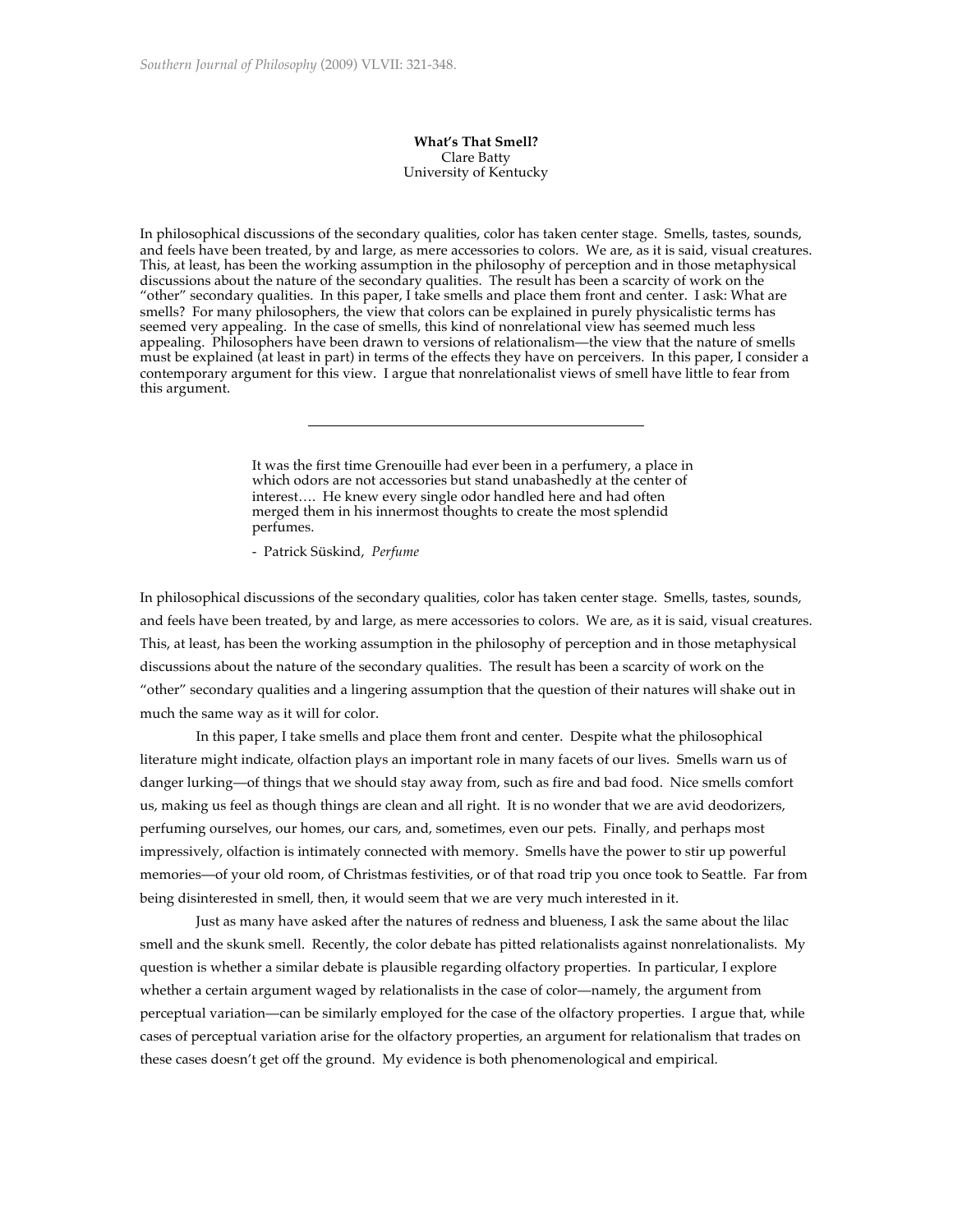# **1. Preliminaries**

Let me begin by focusing our attention on our subject matter. Although it generally goes unnoticed, we use "smell" and "odor" in both property-talk and object-talk, and interchangeably in each.<sup>1</sup> Just as we speak of apples and bananas as having colors, we speak of ordinary objects as having smells or odors. So, for example, we say that roses and lilac blooms have pleasant odors—nice smells. We say that apples and bananas have colors because they possess, or bear, certain properties—redness or yellowness, for example. There is little reason to think that we mean anything different in the olfactory case. Most people think—at least prior to any philosophical reflection—that olfactory experience attributes properties to ordinary objects like skunks, dogs, and flowers. It is natural, then, that we speak of these objects as having smells or odors. We say that lilacs have an odor, a nice smell, because we take it that what we learn from olfactory experience is that they have a distinctive property—the lilac odor, or the smell of lilac.<sup>2</sup>

But everyday folk also use "odor" and "smell" to refer to objects. For example, we say that things emit, or give off, odors. Similarly, we say that smells spread through space, that they drift from one region of space to another. The smell of paint might drift through the air, spreading throughout the building. When we say things like this, what we intend to convey is that some entity is moving through the atmosphere, or at least growing within it. It is standard practice among scientists to refer to these emanations as odors.

This talk of objects naturally leads us to the question: What are "olfactory objects," the items that are in fact lilacy? As we have seen, our ordinary talk about olfactory experience implicates both ordinary objects and these gaseous emanations. But there is reason to think that roses, skunks, and chunks of bad cheese are not the objects presented in olfactory experiences. Consider how we can have an olfactory experience—the experience of the smell of rotting garbage, say—even though the object that we think of as responsible for the smell is far away. In the summer heat with windows open wide, I might smell the garbage outside from my second-floor apartment. Given that my olfactory experience represents that properties are instantiated by something or other at the undifferentiated location of "here," if olfactory objects are things like piles of garbage my experience must be nonveridical.<sup>3</sup> The garbage is not around me; it is downstairs and outside. As we know, this kind of circumstance is not rare. Given this, the view that olfactory objects are ordinary objects makes for an implausible amount of olfactory misperception.<sup>4</sup>

What the garbage case suggests is that olfactory experience presents us with properties of something in the atmosphere—something *in the air*. The stinky garbage is merely the source of an olfactory object, not the olfactory object itself. Although we might say that the room now smells because of the garbage, the distinctive garbage smell property (or set of properties) is more plausibly a feature (or are features) of the air in the room itself. And this is in keeping with the empirical evidence. Objects that smell, as we say, are those whose molecules are volatile enough to evaporate from their surfaces and enter the air. These molecules enter the air and, when we sniff in their vicinity, they end up in our noses. If everything in the olfactory system is working correctly, then these molecules trigger the olfactory receptors. This fact explains why, at room temperature, we cannot smell iron and steel. At room temperature, their molecules are not volatile. They produce no odor and, as a result, there is nothing there for us to smell.

In what follows, I will use "odor" to refer to olfactory objects—those gaseous emanations that source objects, such as flowers, give off.<sup>5</sup> I will use "smell" to refer to the alleged properties of odors that are presented in olfactory experience. In this paper, then, it is the nature of smells that I am interested in.<sup>6</sup>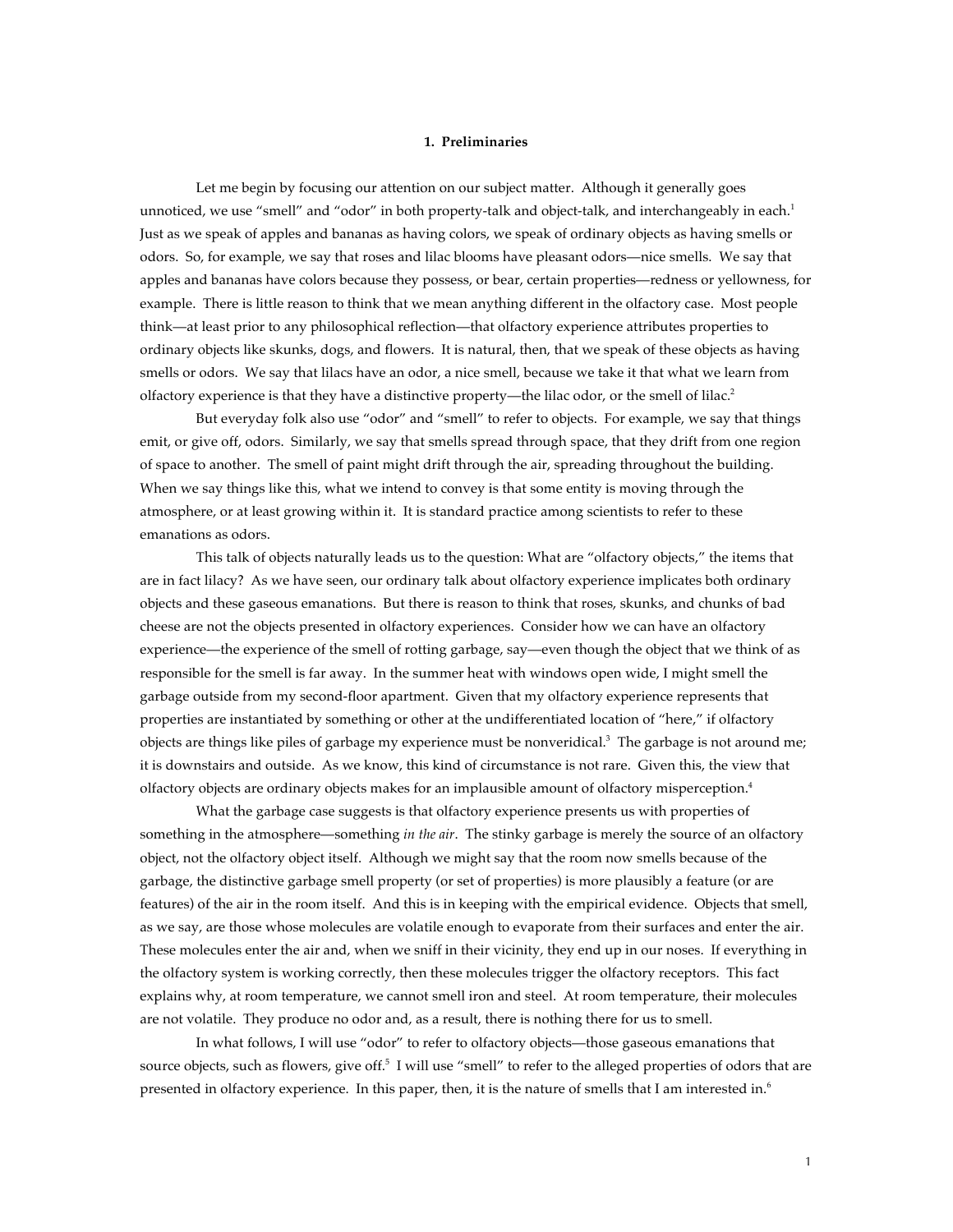### **2. Realism or Nonrealism?**

Let us take as our model the debate about color. As Byrne and Hilbert (1997) note, the debate about color properties can be broken down into two distinct, but related, questions:

- (1) Do objects like ripe tomatoes and British phone boxes (e.g.) really have the distinctive property that they appear to have—namely, redness?
- (2) What is the nature of redness?

Answers to (1) and (2) split the debate into two camps: the *color realists* and the *color eliminativists*.

*Color realists* argue that the answer to (1) is "yes." But there are several versions of color realism depending on the answer one gives to (2): physicalism, dispositionalism, and primitivism.

*Physicalism* is the view that colors are physical properties—properties that are specifiable without reference to the experiences of perceivers. Physicalists typically argue that colors are one of two kinds of physical property: microphysical surface properties or reflectance properties.<sup>7</sup> The major rival to physicalism, *dispositionalism*, has it that colors are relational properties—not intrinsic ones, as the physicalist holds. According to the dispositionalist, colors are dispositions to cause experiences in perceivers.<sup>8</sup> Like physicalists, dispositionalists think that the colors are properties of objects. They depart from physicalists, however, in maintaining that the nature of these properties cannot be specified without reference to experience. Redness, for example, is the disposition to cause a distinctive kind of experience in suitable perceivers. It is this disposition to affect us in a distinctive way that ripe tomatoes and British phone boxes have in common.

*Primitivism* tries to bridge the gap between physicalism and dispositionalism by arguing, like physicalism, that colors are indeed intrinsic properties of objects but that their nature is closely aligned with how the colors appear to be, as dispositionalism urges.<sup>9</sup> According to primitivists, colors are not identical to physical properties or dispositions. They are irreducible, *sui generis*, properties. Colors are in reality just as they appear to be; their nature is laid fully bare in color experience. Because it takes the scientific view and places it in the back seat, primitivism has been, in the past, the least popular of the realist views. However, in recent years, primitivism has gained increasing interest and popularity.

Unlike the realists, *color eliminativists* answer "no" to (1). With respect to (2), the eliminativists go one of two ways: they either (a) declare that the question cannot be answered, given that nothing whatsoever has the property, or (b) argue that redness is a mental property and that something internal to the perceiver (e.g., a sense datum, experience, or portion of the visual field) has that property. Proponents of the (b)-route argue that colors are "projected" onto objects in the external world and their view is typically referred to as *projectivism*. Version (a) is what I will call *eliminativism proper*. 10 Both eliminativism proper and projectivism propose an error theory of color experience. Although ripe tomatoes and British phone boxes appear to be red, they are in fact *not* red. The same goes for bananas being yellow, pumpkins being orange, and so on. Visual experience makes a mistake. In the case of eliminativism proper, it ascribes a property to objects that, in fact, nothing has. In the case of projectivism, color turns out to be a property of something much different from what visual experience would have us believe.

We can ask two similar questions about smells:

- (1') Do lilac odors (e.g.) really have the distinctive property that they appear to have  $-$ namely, "lilac-ness"? $11$
- (2') What is the nature of "lilac-ness"?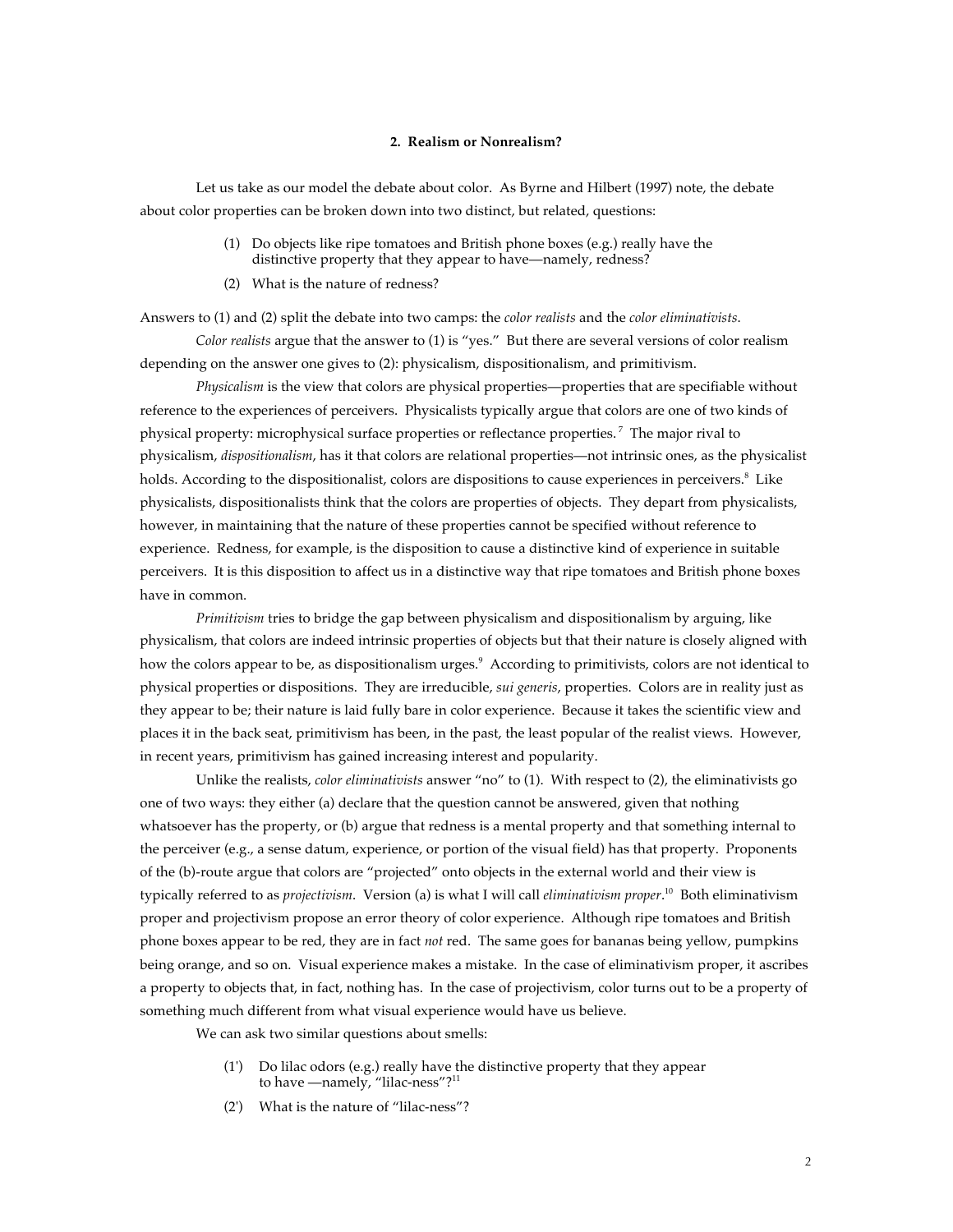Let *smell realism* be the view according to which the answer to (1') is "yes." Like the case of color, there are a number of options for the answer to (2'): *physicalism*, *dispositionalism,* and *primitivism*. In contrast to smell realism, *smell eliminativism* will give (1') a "no." The eliminativist then has the option of *eliminativism proper* or *projectivism*. Again, on either view, olfactory experience is in error.

### **3. The Argument from Perceptual Variation**

The philosophical literature contains a selection of brief remarks about smell, but there is very little sustained discussion. It would misrepresent the literature to say that there has been any debate about the nature of smells. Two philosophers have discussed (1') and (2') explicitly: Thomas Reid ([1764] 2000) and, more recently, Moreland Perkins (1983).<sup>12</sup> Both draw on themes from Locke. In denying what he saw as the prevailing Lockean projectivism, 13 Reid upheld a realist view about smells. Although many passages in Reid suggest he was a dispositionalist, there are some that make it sound like he could have been a physicalist.<sup>14</sup> Either way, he was most certainly a realist. Perkins, on the other hand, is an eliminativist and, in particular, a projectivist. Although not obviously a sense-datum theorist, Perkins argues that olfactory experiences have intrinsic, qualitative, properties that we must identify with smells. This is not to deny, however, that things outside of us appear to be smelly. In line with the Lockean projectivism that Reid so adamantly denied, Perkins holds that olfactory experience projects these properties onto odors. Perkins, then, is an eliminativist.

The state of the debate so far, then, starts and stops at (1'): realism or eliminativism? Like Reid, I pursue a realist answer to (1'). And in what follows, I take us a step further and consider the answer to (2'). So far, I have set out the division in both the color and smell debates as one between realists and eliminativists. In rejecting eliminativism in favor of pursuing realism, I want to draw attention to a similarly broad division between realists themselves—namely, that between *relationalists* and *nonrelationalists* (about color or smell). In aid of adjudicating between the different realist views, I want to discuss what I take to be the pivotal issue in the debate between them over (2'). This is the phenomenon of perceptual variation.

But first things first: Why favor a realist answer to (1')? Why not eliminativism? The most serious objection to eliminativism lies in the fact that it convicts our olfactory experience of widespread error. We know that olfactory experience reports that odors are, for example, lilacy. If nothing whatsoever is smelly (eliminativism proper), or it is really our experiences that are (projectivism), then olfactory experience consistently fools us. Contrary to what it reports, there is in fact *nothing* out there that is lilacy. This is a position that we should be led to only if the realist alternatives prove implausible. It is the implication of being unable to locate any property out there that "matches" the properties that olfactory experience purportedly presents us with. If there is no match, then the revision is plausible—but only then.

Now to perceptual variation. As I drew attention to in the introduction, the argument from perceptual variation is an argument for *relationalism*. Relationalists hold that colors and smells are constituted by relations between objects and perceivers. The standard relationalist view is that colors and smells are dispositions to cause a certain kind of experience in perceivers. In other words, the standard relationalist view is (color or smell) dispositionalism.<sup>15</sup> An odor is lilacy, for example, because it has the disposition to cause certain distinctive experiences in perceivers. On this view, smells are perceiver- or mind-dependent properties of odors. The relationalist's rival is not physicalism or primitivism per se. It is, rather, another kind of realist view, of which physicalism and primitivism are different versions—namely, *nonrelationalism*. And the phenomenon of perceptual variation is supposed to tell against *any*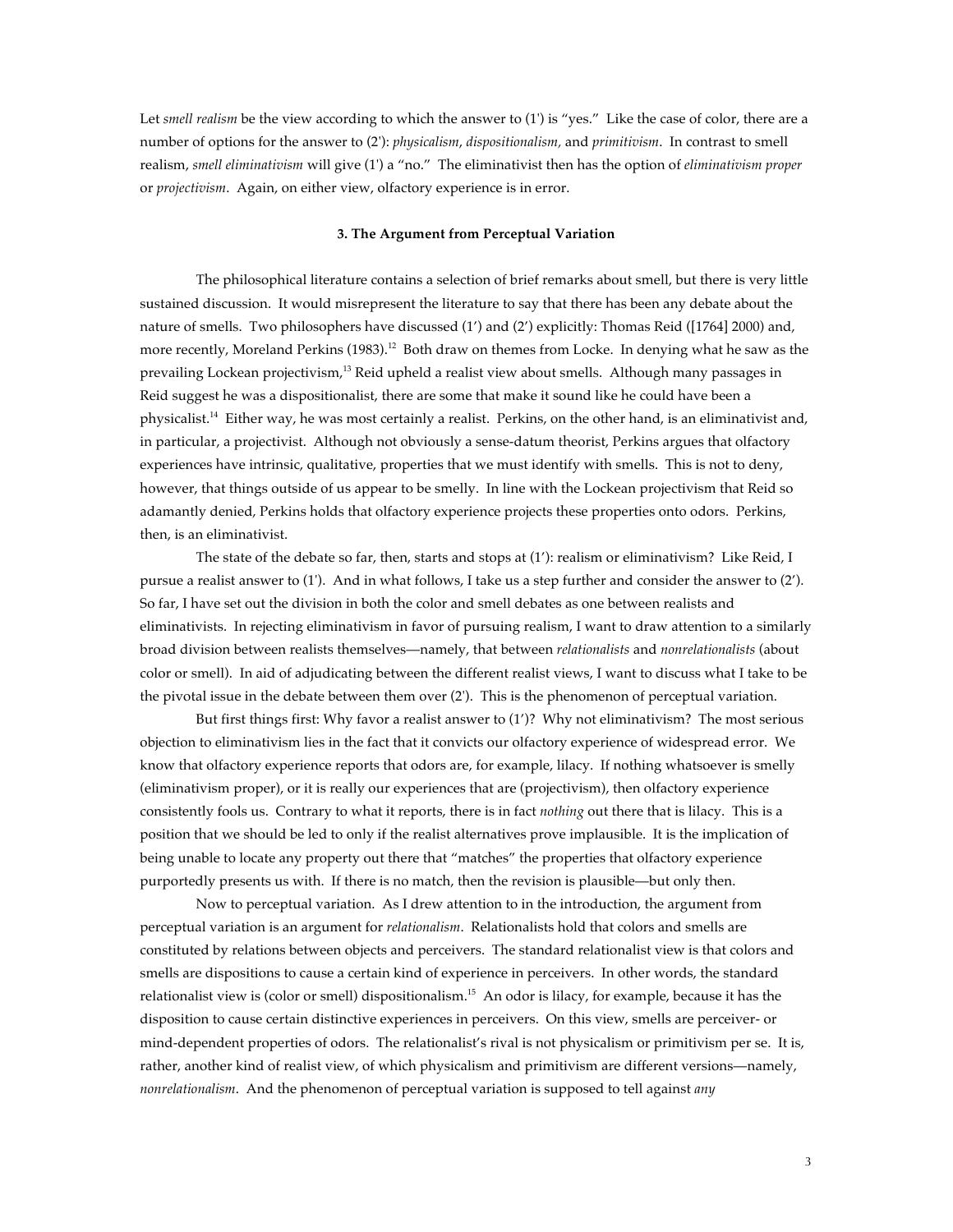nonrelationalist view. Nonrelationalists hold that objects are colored or smelly irrespective of the relations that they bear to perceivers. According to nonrelationalism about smells, the lilac smell is a perceiver-, or mind-, *in*dependent property of an odor. Given that odors are olfactory objects, the most natural physicalist view is that smells are molecular properties—specific configurations of types of atoms, say. 16 According to primitivism, smells are sui generis properties of odors.<sup>17</sup>

In the case of color, the argument from perceptual variation is well developed. There is wide variation in the perception of color—interspecies, interpersonal, and intrapersonal. Color relationalists argue that nonrelationalists are incapable of explaining this kind of variation. So that we may understand why the trouble arises for nonrelationalism, consider an example of interpersonal variation. Two normal observers might disagree over which of a range of color chips is unique green (i.e., the shade of green that is neither bluish nor yellowish).<sup>18</sup> Chip 1, for instance, might be unique green to Paul while appearing distinctively bluish green to Mary. We must ask, then: *Is the chip unique green or bluish green*?<sup>19</sup>

According to the relationalist, the problem arises because there is no exclusive answer to this question. The problem can be laid out as follows.<sup>20</sup> We accept

> Ground<sub>col</sub>: the ground for ascribing a certain color to something is the color that it looks to have.

But we must also recognize

Variation<sub>col</sub>: the color that something looks to have might be highly variable from person to person and/or from circumstance to circumstance.

Paul and Mary constitute an instance of Variation<sub>col</sub>. Given Ground<sub>col</sub> and Variation<sub>col</sub>, we are forced to ask: What color *does* the chip have?

Given that both Paul and Mary are normal observers, and that the illuminant under which they view the chips is the same, there seems to be no nonarbitrary way of choosing whose report is the right one. Mary's claim that the chip is bluish green seems just as eligible to be correct as Paul's does. We might, in an eliminativist mood, claim that neither Paul nor Mary is correct. But, given that interpersonal variation is likely rampant from person to person and from circumstance to circumstance, this has the consequence that no object ever has the colors it looks to have. And, for reasons I laid out earlier, this result is unpalatable. The most plausible way of explaining the scenario, the relationalist claims, is that *both* Paul and Mary are correct.<sup>21</sup>

For the sake of looking deeper at the relationalist's claim, let us for the moment take the dispositionalist as the paradigmatic relationalist.<sup>22</sup> Nothing hinges on this. Perceptual variation—at least on the face of it—supports any view according to which the nature of colors is (in part) constituted by the kinds of effects they have on perceivers. And it is to this family of views that I address my response. The dispositionalist, then, argues that her view is well suited to deal with this variation. Remember that, according to the dispositionalist, colors are relational properties—in particular, dispositions to cause certain experiences in certain perceivers in certain conditions. Given this, the dispositionalist is able to argue that, in a single circumstance, the chip has one color for Paul and another color for Mary. Relativized to Paul (or any subpopulation of which he is a representative), chip 1 is unique green; and relativized to Mary (or any subpopulation of which she is a representative), chip 1 is bluish green.

Let us make a similar restriction in the case of nonrelationalism and take the physicalist as the paradigmatic nonrelationalist. Again, nothing hinges on this. Although cast in the language of physicalism, the kind of response I will give to the relationalist could be made by the primitivist. Given this, let's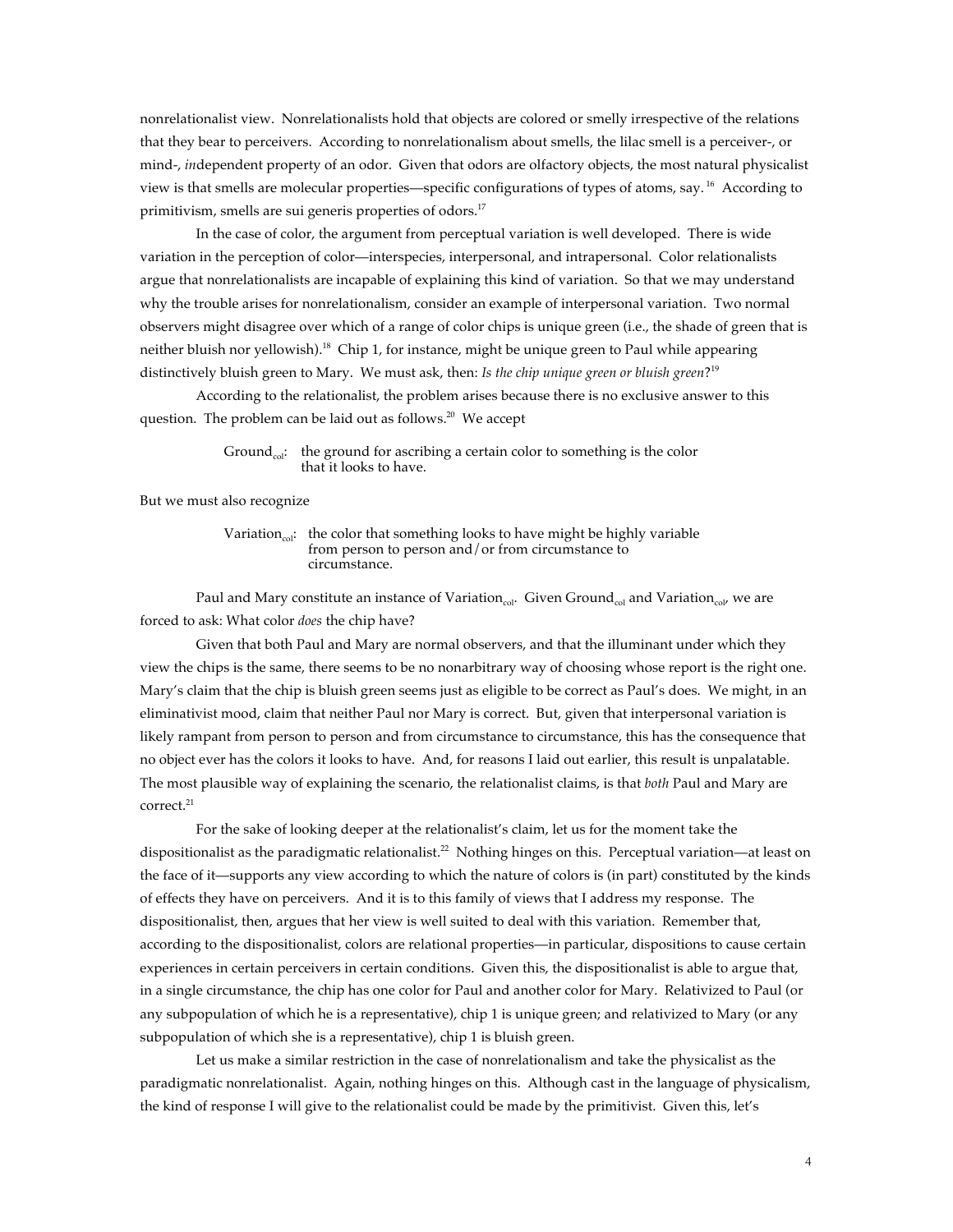consider the effect perceptual variation has on the physicalist. The physicalist has no way to answer this challenge, according to the dispositionalist. On the physicalist's view, Paul and Mary both cannot be correct. The physical properties of the chip remain the same. If the color of the chip is some physical property of it, then the chip has that property when Mary looks at it, and it has it when Paul looks at it. On the physicalist picture, then, (at least) one of them *must* be misperceiving the chip.23 But this, the dispositionalist urges, is implausible. Once we grant that one of them must be misperceiving and agree that there is no nonarbitrary way to choose between the conflicting reports, we acknowledge that there is little reason to think that physicalism is the correct theory of the colors.

Now, the physicalist might argue that there is indeed a way to decide between Paul's and Mary's declarations. We go with the majority, she might say. (Suppose, for the sake of argument, that there is a majority.) If the majority of people report that chip 1 is unique green, then we go with Paul. The chip, then, is unique green and, consequently, unique green *is* whatever physical property chip 1 has (e.g., a certain spectral reflectance). If the majority of people go with Mary, then the chip is bluish green. Whatever spectral reflectance the chip has *is* bluish green.

However, as Bennett (1968) argues for the case of taste, even this is arbitrary. He asks us to consider the case of phenol-thio-urea—a substance that tastes bitter to 70 percent of the population and is tasteless to the rest.<sup>24</sup> We might go with the majority and claim that phenol is bitter. If we were physicalists, we would say that phenol is bitter because it has a certain molecular property (or set of molecular properties) and bitterness *just is* that molecular property (or set of molecular properties). Because this chemical property remains constant, nontasters misperceive the taste of phenol. Their experiences might attest to its being tasteless, but it is actually bitter. However, as Bennett argues, mass micro-surgery might bring it about that the standards change—after the surgery, phenol is tasteless to almost all of the population while bitter to only a few. In such a case, he argues, there are good grounds for saying that phenol has gone from being bitter to being tasteless.<sup>25</sup> But if bitterness just is some physical property, then it has not undergone this change! Rather than settling for this conflicting result, Bennett argues that the way to understand the change that phenol has undergone is as a change with respect to its relational properties. What the phenol argument shows us, Bennett argues, is that taste properties—indeed all of the so-called secondary qualities—are dispositional. He concludes: "We may still call things green or sour or stinking or noisy, but philosophers should bear in mind the essentially relative nature of these adjectives and their like: 'similar in color' means 'looking similar in color to nearly everyone under normal conditions,' and a careful metaphysic will take note of that fact" (1968, 106).

As it turns out, issues of perceptual variation arise in an equally striking way for the olfactory case. For example, about 30 percent of people report that androstenone has no smell, whereas the other 70 percent report that it has a strong, urinous smell.<sup>26</sup> In another case, 36 percent report that isobutyraldehyde has no smell, while the remaining 64 percent claim that it has a malt-like smell.<sup>27</sup> Finally, 33 percent of people claim that 1,8-cineole has no smell while the remaining 67 percent report that it has a camphor-like smell.<sup>28</sup> Here, then, we have an olfactory analogue of the variation in the color and taste cases. Like the color case, we accept

> Ground<sub>am</sub>: the ground for ascribing a certain smell to something is the smell that it appears to have.

But we must also recognize

Variation<sub>sm</sub>: the smell that something appears (smells) to have might be highly variable from person to person.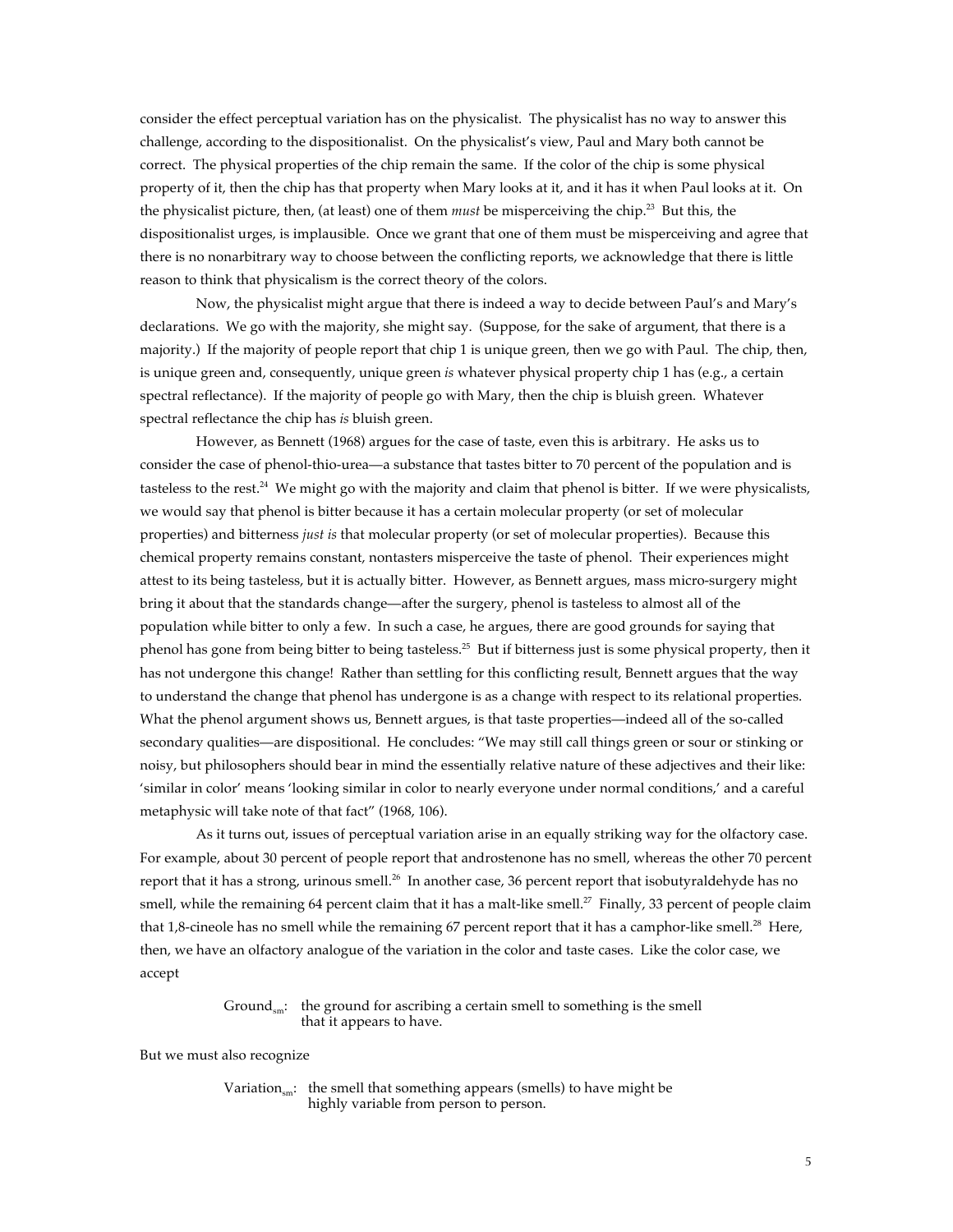In each of the three cases I cite above, observers in each group have otherwise normal olfactory acuity.<sup>29</sup> Like both the color and taste cases, there seems to be no nonarbitrary means of deciding which group is right and which group is wrong. After all, as Ground<sub>sm</sub> states, the ground for ascribing a certain smell to something is the smell that it appears to have. Suppose that androstenone has a urinous smell to Bert and no smell at all to Nellie. According to the dispositionalist, Nellie's claim that what she sniffs has no smell is just as eligible for correctness as Bert's claim that it has a urinous smell. However, according to the physicalist, both Nellie and Bert cannot be correct. Since the physical properties of the substance remain the same, then either Nellie or Bert must be wrong. One of them must be misperceiving. But once the physicalist grants that there is no nonarbitrary means of choosing between them, she commits herself to the falsity of her view. Both of them cannot be correct and yet neither of them can be shown to be incorrect. Again, according to the dispositionalist, the most plausible way of explaining the situation is that *both* Bert and Nellie are correct. Relativized to Bert (or the subpopulation of which he is a representative), androstenone is urinous; relativized to Nellie (or the subpopulation of which she is a representative), it has no smell at all. Smells, then, are relational properties.

I must note that the relationalist is not the only one who can exploit the existence of perceptual variation. As I characterize it above, the arena of the argument from perceptual variation is a realist one. As I describe it, it is an argument against one kind of realist view, nonrelationalism, in favor of another, relationalism. But it could equally be used by the nonrealist—the eliminativist proper or the projectivist. It is open to either to argue that, unlike physicalism and like dispositionalism, their view can accommodate the facts about perceptual variation. Remember that, according to the eliminativist proper, nothing whatsoever is colored, tasty, or smelly. Perceptual variation only corroborates this. Rather than multiplying the number of smells and colors beyond belief (e.g., urinous to subpopulation S, or Bert, or Nellie, and so on), we ought to concede that they are just not anywhere to be found. They are illusions, and it is a matter of convention that we think and say that things are smelly and colored.  $\delta$ <sup>0</sup> As we also know, the projectivist takes a similar stance but claims that mental particulars (sense-data or sensory fields) are colored, smelly, and the like. Perceptual variation is easy to explain, the projectivist claims. In Bert's case, his olfactory field (let's assume) instantiates a certain olfactory property—namely, urinous. Nellie's olfactory field instantiates no olfactory property whatsoever. Neither is mistaken about the smells that things—namely, olfactory fields—have.

With respect to the argument from perceptual variation, then, the dispositionalist is not the physicalist's only opponent. However, like I claimed at the beginning of this section, nonrealist views are plausible only if realist alternatives prove implausible. Given that I will conclude that there is indeed a lively debate amongst realists, I will not consider the nonrealist opponent in what follows.

# **4. Nonrelationalism Refuted?**

Before moving on to assess the argument from perceptual variation for the case of olfaction, it is important to say something about the difference between the shifted spectra case (i.e., the color case) and the phenol/androstenone cases. To be sure, both are cases of perceptual variation. But they differ in the threats that they pose to nonrelationalism. In the case of shifted spectra, the differences in subjective response are minor. To repeat my earlier example, chip 1 is *unique green* to Paul and *bluish green* to Mary. As Byrne and Hilbert (2003) note, these minor differences are of no ecological significance. They are simply the result of pushing our color vision to the limits of its resolution. When it is so pushed, we should expect that the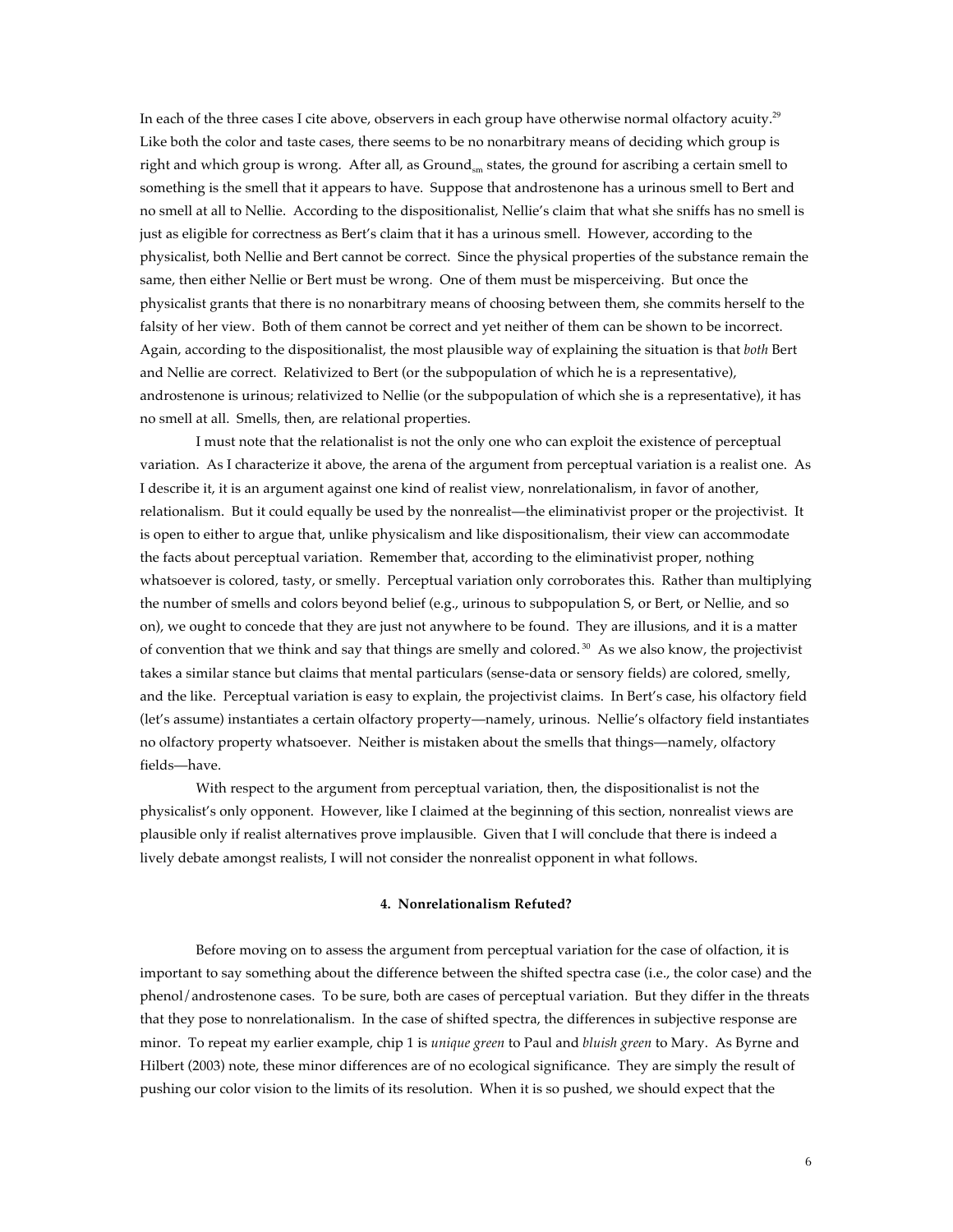system will make minor mistakes. Given this, the argument from shifted spectra poses little threat to nonrelationalism.<sup>31</sup> Unlike what the relationalist urges, it certainly is plausible that one of Paul and Mary is wrong (or indeed that they are both wrong). <sup>32</sup>

The same kind of response is not available in the phenol or androstenone cases. It is not that Bert's and Nellie's respective experiences differ in slight ways—for example, that, on the basis of their respective experiences, they disagree over just what floral scent an odorant has. In such a case, the response would be available. I will say more about cases of this kind in section 5. Unlike these cases of shifted "fragra," Bert's and Nellie's subjective responses (as well as those of the populations they represent) are radically different from one another. Their difference is not one of a minor mistake in resolution; rather, the mistake is a major one. And it is simply not plausible to respond to such a divergence by claiming that large portions of the population have wildly unreliable olfactory systems, that such a large portion of people are simply mistaken about the smell of a particular substance. The analogue in the visual case would be a situation in which a large portion of the population has achromatic vision. Clearly this would not be a case in which the visual system is pushed to the limits with the result that one subpopulation is simply mistaken. Like its analogue, then, it is equally implausible that the same is true for the androstenone case. We need some other way to explain the conflict. As we know, the relationalist resolves the conflict by arguing that both groups are right. This is the most plausible explanation of the facts, the relationalist urges, and one that is unavailable to the nonrelationalist.

But now let's put our nonrelationalist hats on. Has the relationalist shown that our view is false? We know that we cannot defuse the situation by simply appealing to the larger subpopulation—the majority 64 percent in the case of isobutyraldehyde, the 67 percent in the case of 1,8-cineole, or the 70 percent in the case of androstenone. Instead, let's take a closer look at the examples of variation themselves. In order for these examples to work in favor of the view that smells are relational properties, and against the view that they are nonrelational properties, these cases must exhibit *the right kind* of variation. The relationalist tells us that, to Nellie, androstenone has no smell. There are two circumstances that "has no smell" might denote. The nonrelationalist is in trouble only if Nellie's circumstance is one of these. On one reading, "androstenone has no smell" might denote a situation in which Nellie's experience reports the absence of a certain kind of property. It is the olfactory version of perceiving nothingness, an experience that reports "no urinous smell here/now". This situation is to be distinguished from another—namely, that of Nellie's failing to have an experience of a smell, of failing to detect a property in her vicinity. On this second reading, then, "androstenone has no smell" might denote a situation in which Nellie's experience has nothing to report about the androstenone smell of things. It neither asserts the presence of a property nor the absence of one. Her experience is simply silent.  $^{33}$ 

For the relationalist's argument to work, it must be the case that Nellie has an experience of the first kind. The relationalist takes herself to be explaining a phenomenon the nonrelationalist cannot. Remember that the problem arises for the nonrelationalist because of tension between  $Ground_{em}$  and Variation<sub>sm</sub>. Bert and Nellie are supposedly instances of Variation<sub>sm</sub>. But take a closer look at what Variation<sub>sm</sub> demands. It requires that there be two (or more) conflicting olfactory experiences. That is to say, it requires that there be two (or more) olfactory experiences each making different assertions about how things are olfactorily (and, of course, each of which seem intuitively correct). If Nellie's experience makes no such assertion, then there is no conflict between her and Bert. And if there is no conflict between Bert and Nellie, then there is no problem to solve. Consider an analogy. There is conflict between the theist and the atheist—both make assertions about the existence of God. But there is no such conflict between the theist and the agnostic. The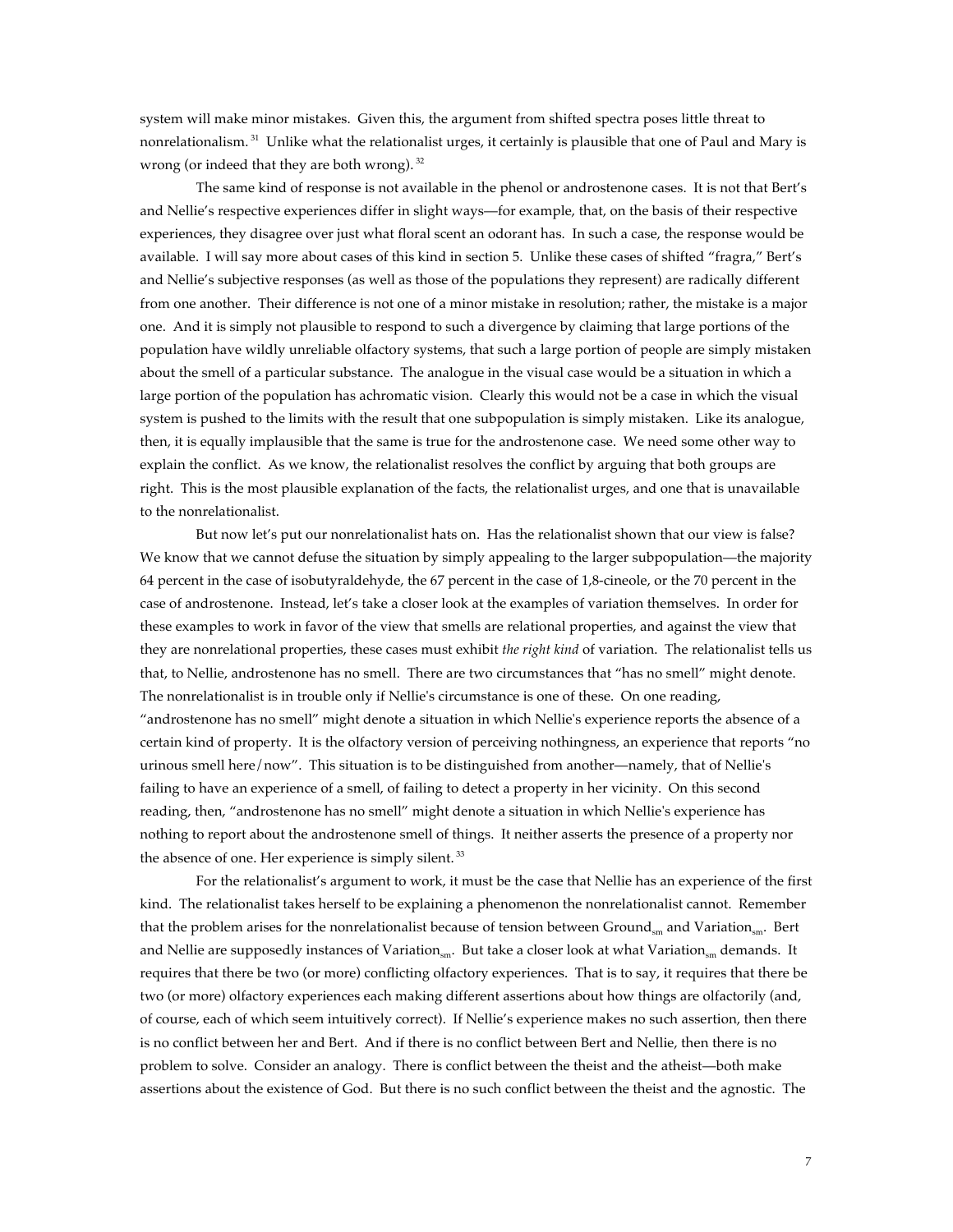agnostic makes no claim whatsoever about the existence of God; she neither says that God exists nor that he doesn't. If Nellie's olfactory experience is similarly agnostic about the presence of a certain smell, then there is no conflict between Nellie's and Bert's respective reports. As a result, there is no problem to solve and the nonrelationalist need not worry.

Notice that, for the relationalist's argument to go through, there had better be a distinction between perceiving an absence and failing to perceive a presence. Clearly, we can make sense of failing to perceive something, or some property. I can fail to see a bug camouflaged on the leaf of a plant. I can fail to see a gorilla walking through a group of people tossing a basketball.<sup>34</sup> Or if I am color blind, I can fail to see the color red. It is the other half of the distinction that is in need of defense, then. It is obviously not enough to say that we perceive absences by failing to perceive presences. It is true, I take it, that we sometimes use reporting-an-absence talk when what's really going on is the nonreporting of a presence. But if this is all that is going on at the level of experience, then there is no problem for the nonrelationalist. If we perceive absences by failing to perceive presences, then there is no real distinction between the two—just a verbal one—and the argument from perceptual variation fails to go through. If the argument from perceptual variation is to go through, then perceiving an absence must involve more than merely failing to perceive a presence. Rather, it must involve a positive contribution to the phenomenology of olfactory experience, just like the presence of androstenone would in Bert's case.<sup>35</sup> It must be a detecting of sorts—a "detectable nondetecting."

For the sake of argument, let's assume that there is a distinction. The question for the nonrelationalist to ask is: What is the right way to describe Nellie's experience? Obviously we are not Nellie and cannot occupy her point of view on the world. But there are considerations in favor of the view that Nellie's experience is of the agnostic kind. The considerations are both empirical and phenomenological.

Nellie's condition, where except for an insensitivity to a specific odorant (or family of odorants) she enjoys normal olfactory perception, is known as a specific anosmia. It is generally thought that there are upward of 70 specific anosmias.<sup>36</sup> It is well known to scientists that there are significant differences in the detection thresholds of human perceivers. $37$  At its lowest extreme, a subject simply has no experience of a smell even when the odorant taken in is presented in relatively high concentrations.<sup>38</sup> Those in Nellie's situation fall within this group; Bert does not. Originally, it was thought that the existence of specific anosmias provided a clue to how odor stimuli are coded by the olfactory system. In particular, it was thought that their existence indicated a family of designated receptors each sensitive to a select compound for example, androstenone. Using color blindness as a model, Amoore (e.g., 1970, 1977) suggested that these specific deficits could help us determine the "primary odors." As a first stab at explaining Nellie's situation, researchers proposed that those in Nellie's group must have a genetic mutation that prevented the development of the receptor for androstenone. Nellie's group, it was thought, simply lacked that type of olfactory neuron. This was supported by the fact that many cases of androstenone insensitivity seem to be hereditary, suggesting that it is determined, in part at least, genetically.

If Nellie's group lacks the receptor necessary for the detection of androstenone, this fact alone would alleviate any concern for the nonrelationalist. In order to see why, consider how such a case would differ from another. Suppose you have a security alarm in your home and, in particular, a motion detector on each window and door. Your alarm is enabled and is working properly. A control center displays a green light when the alarm is enabled and its motion detectors are not triggered. No green light, no intruder. Nellie's proposed situation is not the same. Nellie, we are supposing, *lacks* the receptor necessary for the detection of androstenone. She is, as a result, unable to detect the compound. Unlike your house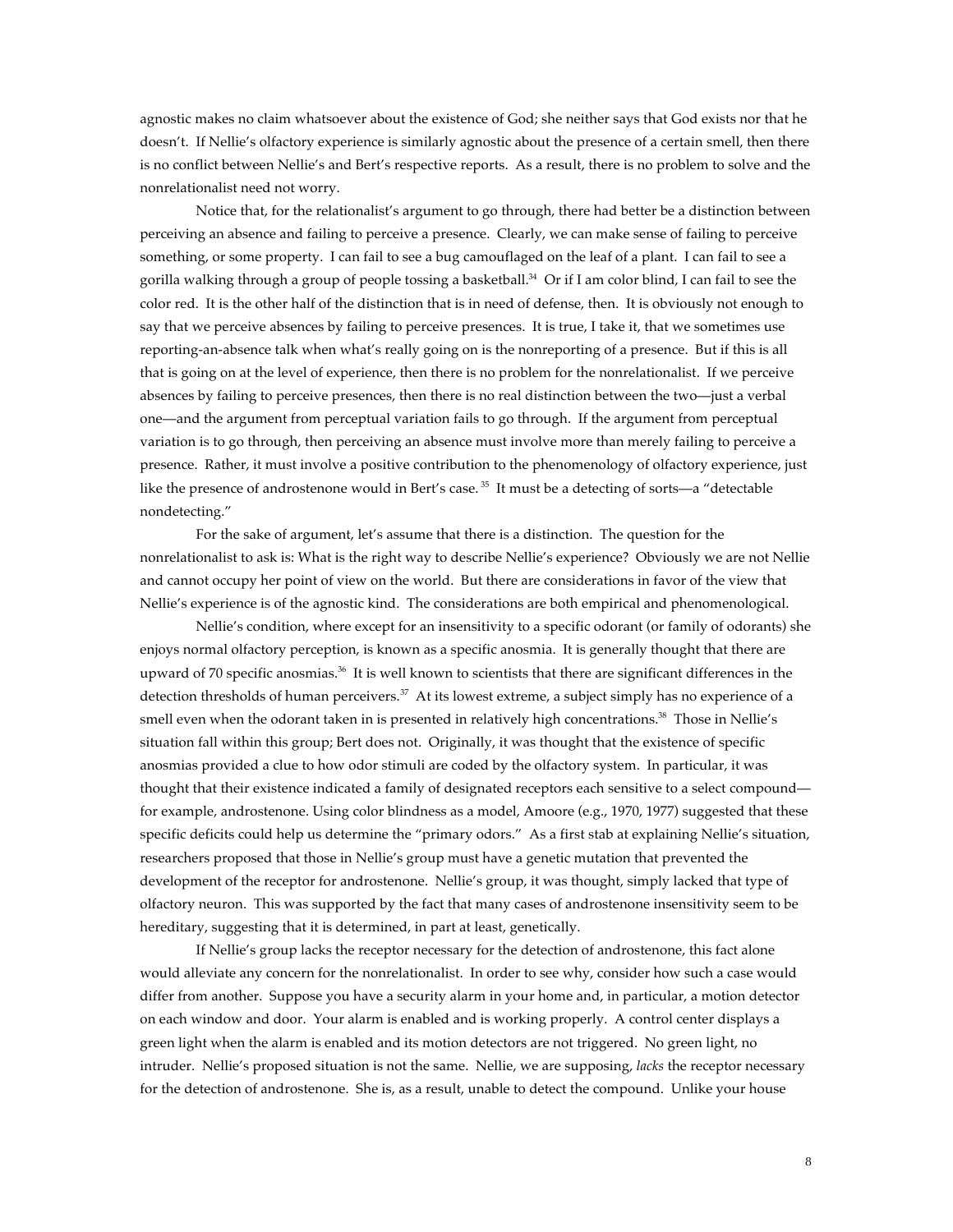alarm, then, it would seem that we have little reason to think that her olfactory system delivers the message "no urinous smell here/now." Rather, we have every reason to think that her olfactory experience simply has nothing to say about the androstenone smell of things. If this is the case, then there is no conflict between Bert and Nellie and the argument from perceptual variation fails to go through.

But this conclusion has been complicated by recent psychophysical research. The conclusion depends on Nellie's lacking the receptor necessary for androstenone detection and recent studies have suggested that a certain form of insensitivity—in particular, insensitivity to androstenone—is in fact a potentially transitory condition. Wysocki, Dorries, and Beauchamp (1989) report that they were able to induce sensitivity to androstenone in half of a group of initially insensitive subjects. For six weeks, a group of 20 subjects were exposed to a consistent concentration of androstenone as well as a control odorant (in this case, amyl acetate). Each subject smelled each individually, three times a day, for the duration of the study. At the end of the study, 10 of the subjects reported that they now experienced a characteristic smell upon exposure to androstenone. Wysocki et al. argue that the newly sensitive subjects have always possessed olfactory neurons with the receptors for androstenone. The receptors are not missing or defective; they are simply *unexpressed*. They give the immune system as an analogy. Specific immune responses might occur only after exposure (in some cases, repeated exposure) to a certain antigen. It is not that the immune system lacked the capacity for response at the start. It is just that it had to be "kicked into action." According to Wysocki et al., the same goes for the olfactory system in some cases. Repeated exposure to androstenone at a relatively high concentration might initiate receptor response and, thus, conscious experience, through a currently unknown mechanism. Similar sensitivity shifts have been observed with repeated exposure to citralva and isoborneol.<sup>39</sup>

Perhaps, then, Nellie is more like our house alarm than we originally thought. If Nellie is one of these transitory folks, then, like the no-receptor scenario, there is something amiss with her olfactory system. Her androstenone receptor remains unexpressed. Still, she *does have* the appropriate receptors. And, like the house alarm, we might think that their being there and yet sending no signal constitutes information that Nellie's olfactory system can use—that is, "no urinous smell here/now." This proposal may sound strange, but compare Nellie's proposed scenario with an unreliable house alarm. Suppose you have a squirrel's nest in your attic. When the family of squirrels is home and asleep in their nest at night, their weight is enough to stress the wire connected to your motion detector and cause it to disengage. The green light, however, stays on. When there is no such stress, the motion detector remains engaged and the green light is properly connected to the system. If an intruder enters your home, sirens will blare. The result is that the green light is properly connected during the day and improperly so at night. (The light is "kicked into action" during the day and inhibited from being so at night.)

Now suppose that there is someone lurking in your hallway one night. What message does your alarm system send you? We know that the light is on at night—whether there is an intruder in your home or not. But does this mean that it doesn't provide you any information? No. Your alarm system tells you that there is no intruder in the house. In the case of the reliable alarm system, optimal conditions obtain and there is causal covariation between the light's signaling and the absence of an intruder. Although your alarm is unreliable, it is of the same kind as my reliable one. From time to time, optimal conditions simply do not obtain and your system can misrepresent that there is no intruder. Although it is false information, it is information nonetheless.

If Nellie is like your unreliable alarm, and the failure of a receptor to fire can result in information in and of itself, then the nonrelationalist's dissolution of the argument does not work. If Nellie is like your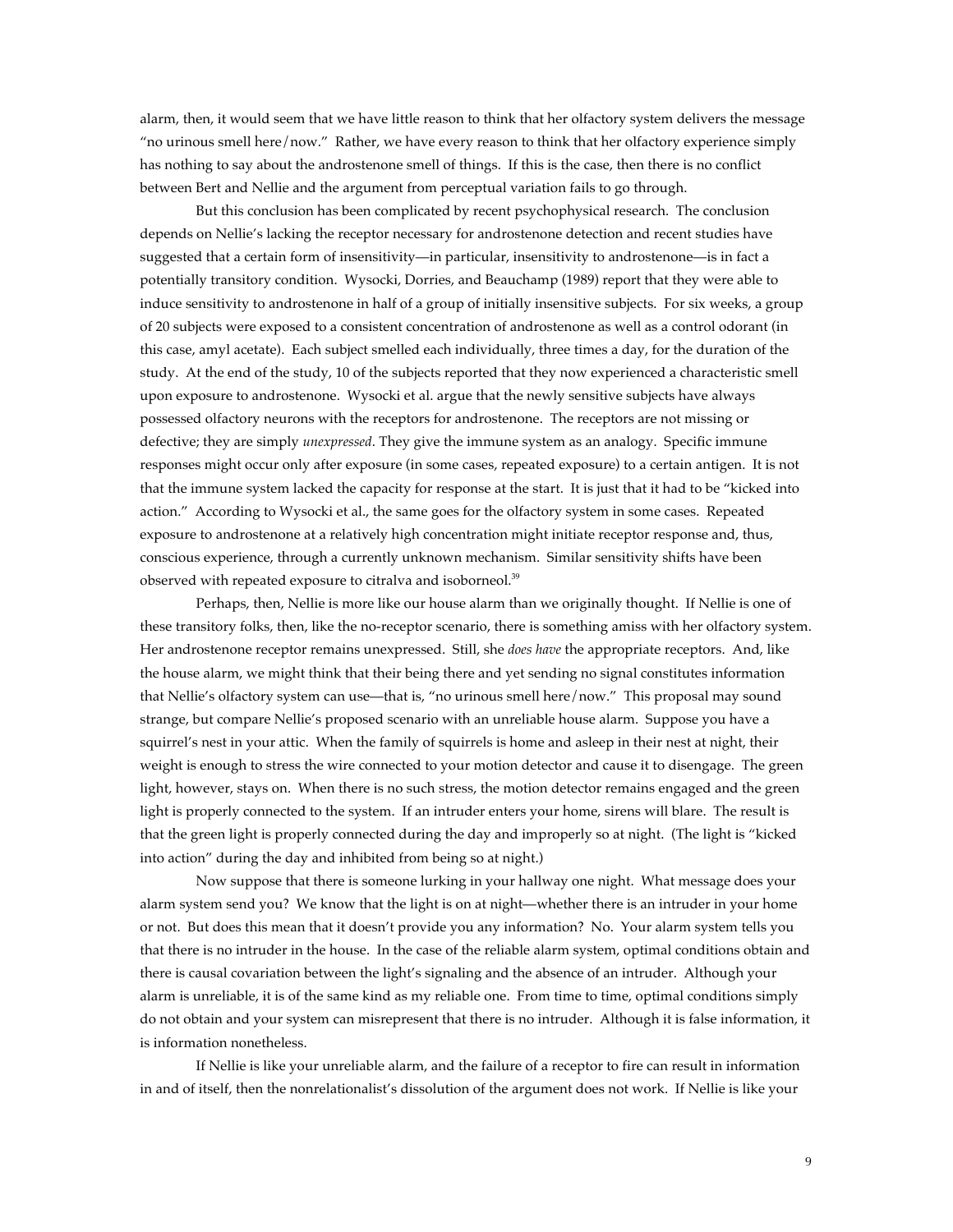unreliable alarm, then the relationalist does have a case for her view of the smells. But remember that if the argument from perceptual variation is to go through, then perceiving an absence must involve more than merely failing to perceive a presence. Like your (albeit faulty) alarm's green light, Nellie's perceiving an absence must involve a positive contribution to the phenomenology of olfactory experience—a "detectable nondetecting." If Nellie is analogous to your alarm, she must be subject to an active olfactory state capable of misrepresenting the absence of androstenone. If she is not, then Nellie's perceptual situation is no different than the failing-to-report case. And we know that, if the argument from perceptual variation is to go through, her situation must be different than that.

There are several considerations that we can raise against this kind of move—both phenomenological and empirical. We know that the nonrelationalist is in trouble if Nellie's olfactory experience reports that there is no urinous smell here/now. She is not in trouble if Nellie is simply smellblind to androstenone. Visually blind people do not get any information regarding the chromaticity of things (or about specific chromatic values of things). Similarly, "olfactory-blind" people do not get any information about the smell of things (or any information about particular smells). Indeed, there are people whose situation is more severe than Nellie's. Some people lose their sense of smell entirely due to various illnesses and medical conditions. The olfactory receptors remain intact; it is just that something else prevents the receptors from firing in the presence of the relevant stimulus. Some of these people regain their olfactory abilities; all remember what it was like to smell. Although most olfactory researchers do not recognize the distinction between a failure to smell presences and smelling absences, personal reports testify to the fact that what these people experience is in fact smell-blindness.

Consider, for example, the following testimony in Sacks (1985):

"Sense of smell?" he says. "I never gave it a thought. You don't normally give it a thought. But when I lost it—it was like being struck blind. Life lost a good deal of its savour—one doesn't realize how much 'savour' *is* smell…. My whole world was suddenly radically poorer…." (159)

To be sure, we have to be careful in interpreting personal reports such as this. For example, although Sacks's subject describes his situation as "like being struck blind," he does immediately follow with: "[l]ife lost a good deal of its savour." This latter claim could mean one of (at least) two things. First, it might mean that the smells of things are simply muted—less vivid or intense—or that *some* information about them is still coming in—as in the extreme case in which his experience reports that there are no smells. If this is the case, then the nonrelationalist is in obvious trouble. The nonrelationalist's response to the argument from perceptual variation relies on this not being Nellie's situation. The worry is, then: is it?

A second thing that "[l]ife lost a good deal of its savour" might mean is that, in becoming smellblind, one's total perceptual situation is simply less interesting. And this, I think, is what Sacks's patient is reporting. Many people who lose their sense of smell report that they did not appreciate the sense until it was gone. Another sufferer reports: "[w]e take it for granted and are unaware that *everything* smells: people, the air, my house, my skin" (Ackerman 1990, 42). It is well documented that loss of smell often leads to depression (consider how the sense of smell is connected to memory).<sup>40</sup> Subjects feel as though an integral aspect of their take on the world is missing. Although I have not found it stated outright, no one speaks of olfactory loss as a change from the world of smells to a world in which we are told that nothing smells. It is not, then, that an aspect of olfactory awareness has changed, as in the first interpretation above. There *is no* olfactory awareness. Indeed, those who unexpectedly regain their sense of smell speak of "suddenly [becoming] aware of odors [smells]" (Ackerman 1990, 41) much like someone who has a restored sense of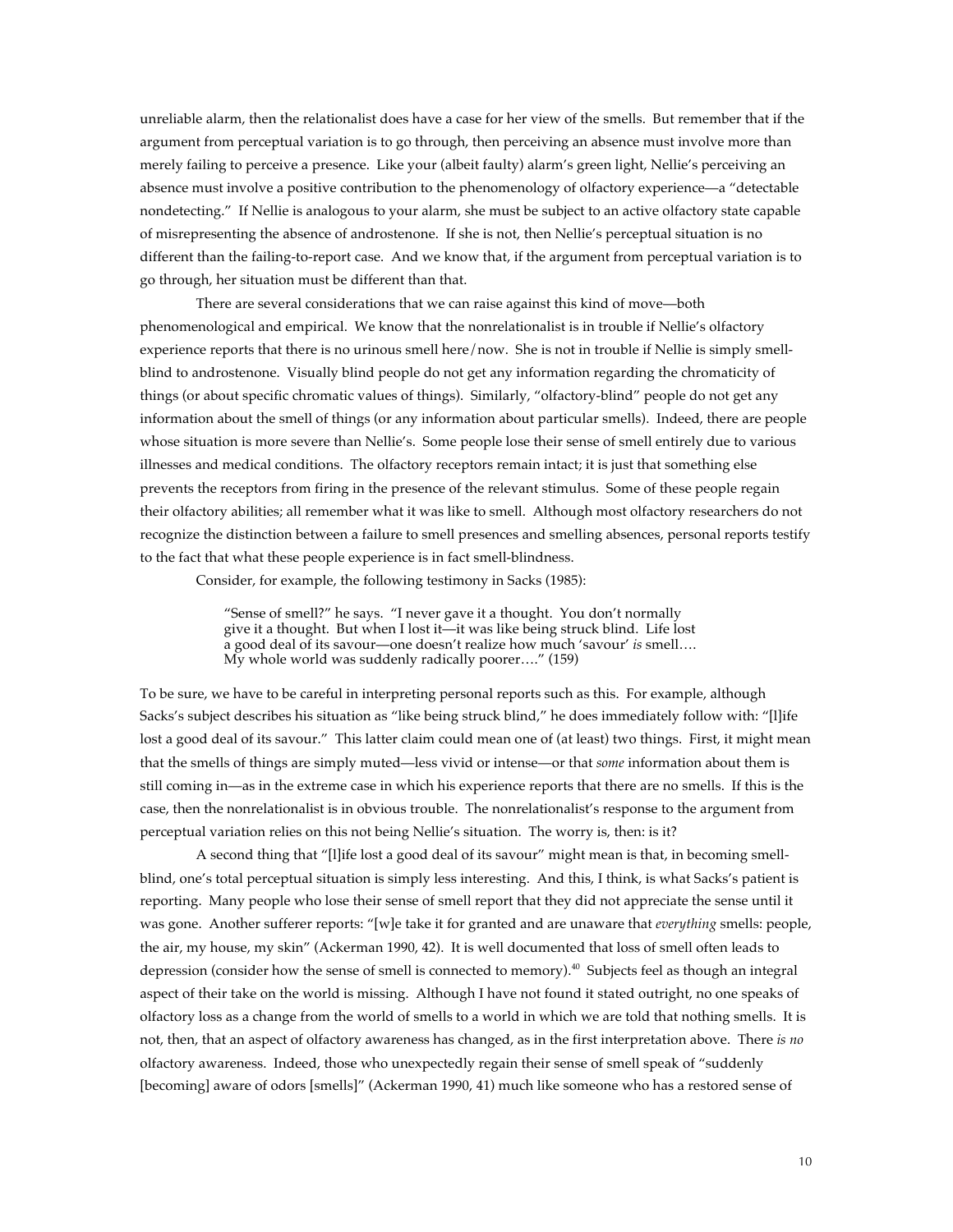vision might speak of suddenly becoming aware of colors again. Blindness, then, is a running theme throughout personal reports of smell loss.<sup>41</sup>

And there are further empirical considerations that undermine the relationalist's response. If the response is to go through, Nellie's androstenone receptors must, at all times, be sending either an "androstenone here/now" signal or a "no androstenone here/now" one. Remember that the success of the response hinges on there being a difference between Nellie's experience reporting an absence and its merely failing to report a presence ("silence" about androstenone). Unless Nellie's olfactory system is sending these constant signals, there is no way for androstenone absence to effect phenomenology in a way that is different from receptor silence. And if there is no such way, then we have little reason to think that there is a difference between her experience reporting absences and its failing to report presences. How does this idea fare, then? Quite simply, it is a strange one. There is no empirical support for the idea that Nellie's (and indeed anyone's) olfactory receptors each have these two discrete signals that differ from their silent state. It is not a hypothesis that researchers even consider. The idea that evolution would waste resources by having receptors sending signals when they are not latching onto any property in the world strains credulity at best. Such a revision to our notion of a sensory system answers the nonrelationalist only by rendering the architecture of the system spooky. As it stands, then, it is a response with very little, or no, motivation.

Where, then, have we come? Remember that, when she sniffs a sample of androstenone, Nellie has no experience of its smell. Empirical research suggests that she is a member of one of two groups. She might (a) be a member of those with missing androstenone receptors. Or she might (b) be a member of those who have unexpressed androstenone receptors. We know that if she is a member of group (a) then the nonrelationalist need not worry. But we have now seen that the same applies if she is a member of group (b). According to the reports of those who have lost their sense of smell (and whose receptors have remained intact), Nellie's olfactory system remains silent about the androstenone smell of things. Moreover, the relationalist is saddled with the burden of motivating a view with scarce empirical motivation. Rather than accept a position that compromises itself in this way, we must conclude that Nellie is not a member of group (b). Nellie, then, is smell-blind whether she is a member of group (a) *or* a member of group (b). In each case, her situation is one of *failure* and not one in which her experience positively reports the absence of a property. The argument from perceptual variation, then, fails.

### **5. Further Questions, Future Directions**

Where does this leave us? Although this smell/can't smell version of the argument from perceptual variation is no worry for the nonrelationalist, further work needs to be done to complete her picture. The nonrelationalist needs to consider other cases of olfactory perceptual variation—for example, "shifted fragra" or mass differences in perceived smell. I take it that, in the case of olfactory "shifted fragra," the same response would be available for the olfactory case as it is for the color one. That is, when the olfactory system is pushed to its limits, we should expect that it will make minor mistakes. With respect to major variation (i.e., "mass shifts" in perceived quality), empirical research suggests that these kinds of major differences exist but that they amount to a large population of perceivers with diminished or lack of sensitivity to odorant stimuli (hyposmia and anosmia, respectively). $42$  Research does not suggest the existence of major differences in perceived quality. Still, even if there *were* such differences, we must consider that we are quite humble about our olfactory abilities. We take it that we are much less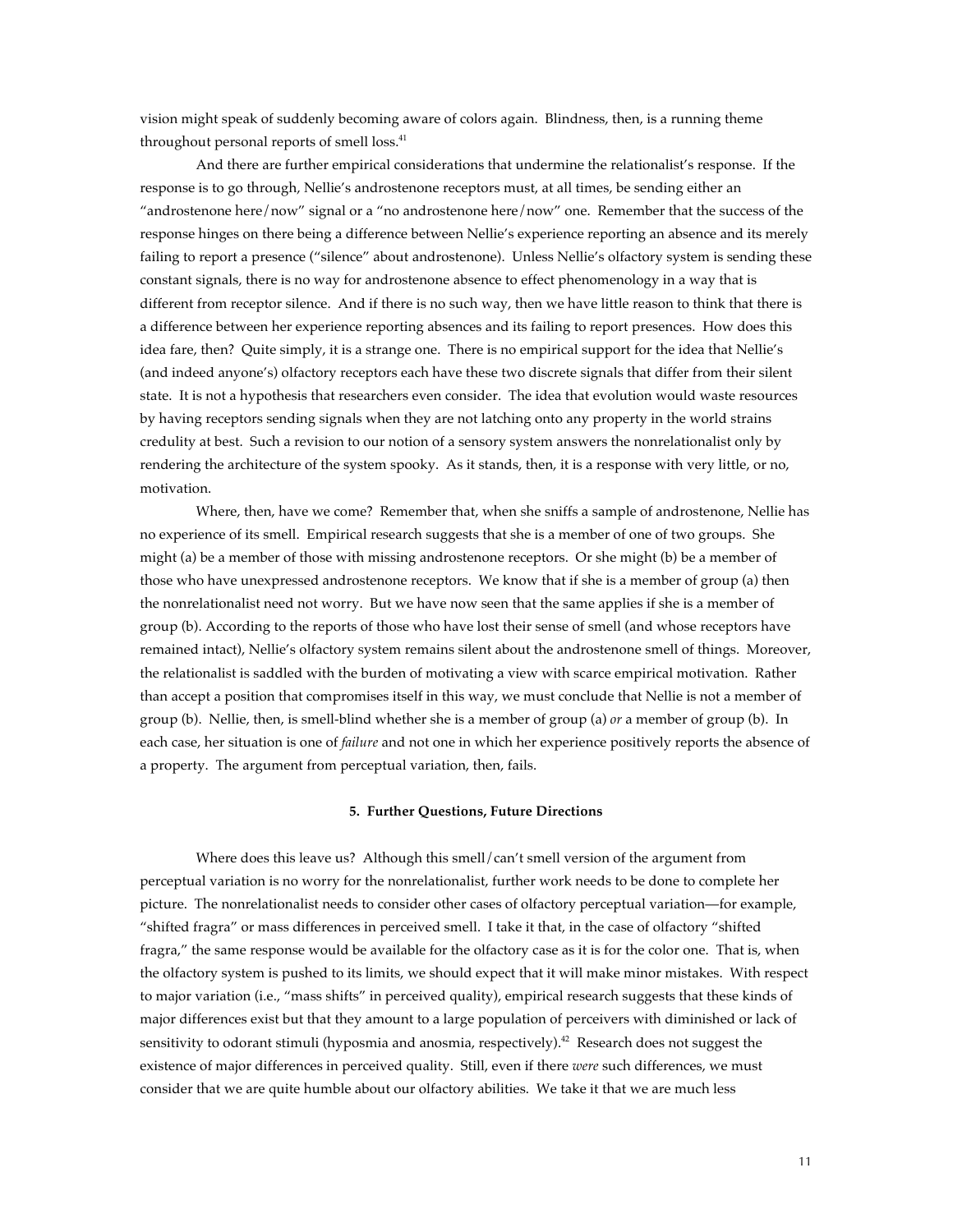accomplished at detecting smells, that we may easily be mistaken about how things are "olfactually." Given this, it wouldn't be an affront to beliefs about our own olfactory abilities to claim that a large number of people are mistaken about the smell of things. And this is a good start—enough, at this stage, to keep the mere possibility of such a major variation from posing much of a threat to nonrelationalism.<sup>43</sup>

Moreover, another important question needs to be settled before we can even understand what other cases of variation—"shifted fragra" or mass variation in perceived smell—might be like. In talking about the olfactory properties throughout this paper, I have helped myself to properties like urinous, maltlike, lavendery, and lilacy. But pressing questions remain about what smells there are and, more importantly for the possibility of further cases of variation, what relations they bear to one another. In the case of color, we have a well-structured quality space with three primaries spanning a three-dimensional space—hue, saturation, and brightness. In the case of smell, we have no structured quality space as of yet. Many systems have been proposed—for example, Linnaeus's (1765) system that grouped smells into seven categories, Henning's (1916) smell prism with three dimensions and six primaries, and Crocker and Henderson's (1927) four-dimensional space with four primaries. No system has been found satisfactory.<sup>44</sup> Given the breadth of our olfactory discrimination, each system has been accused of oversimplifying olfactory experience. Obviously some sort of consensus needs to be reached before the nonrelationalist can secure her position. Still, as I stressed above, the mere possibility of further kinds of perceptual variation poses little threat, and the nonrelationalist can focus her attention on these further interesting issues.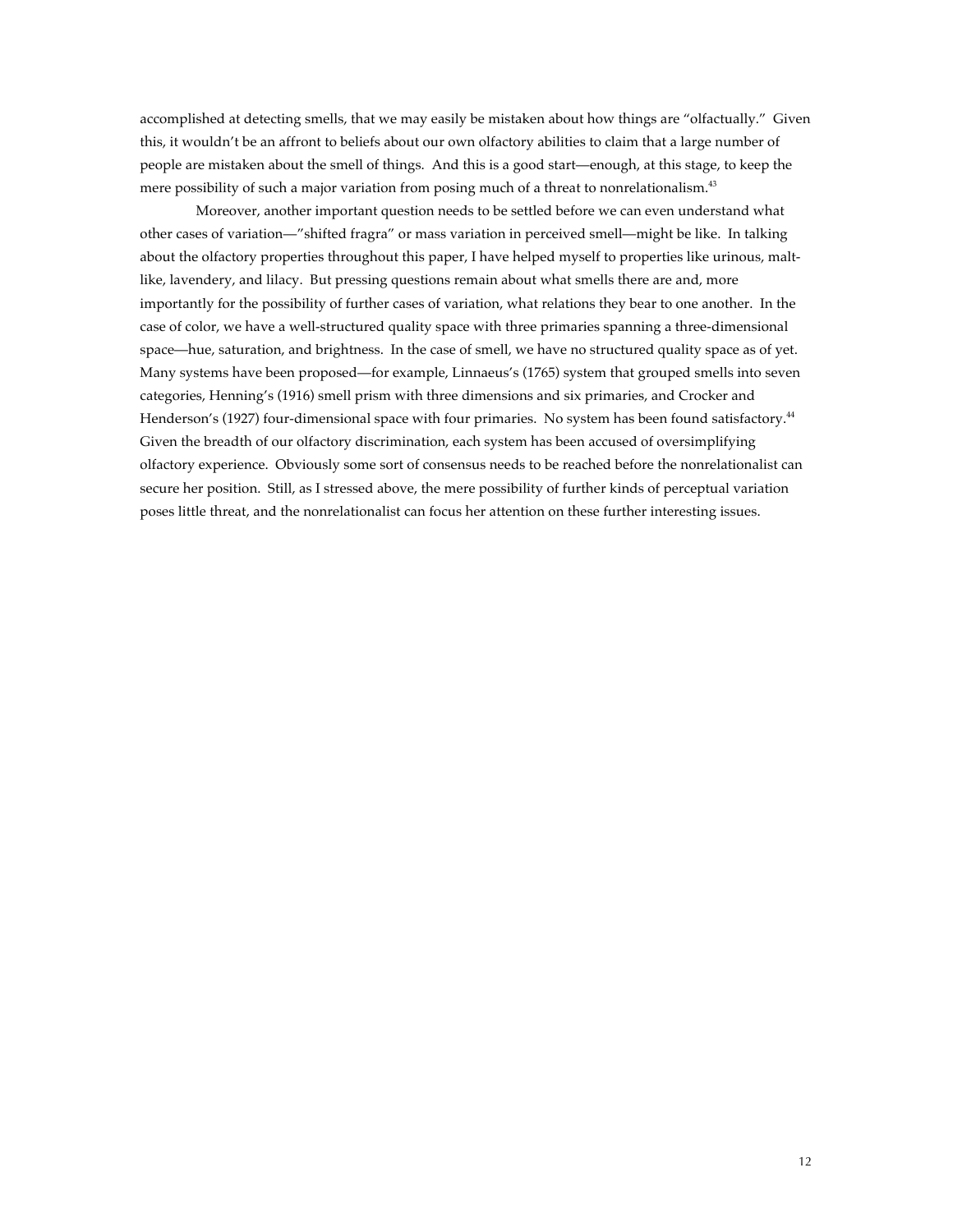$1$  Perkins (1983) draws attention to this fact. The considerations he gives are much the same as mine, and so I will not repeat them here. I will, however, return to a different thread in Perkins later in the paper. <sup>2</sup> We typically name the olfactory properties in terms of what we deem their typical, or most natural, source.

So, we have the smell of lilacs, or the lilac odor.

<sup>3</sup>I argue for this view of olfactory content in Batty Forthcoming, ms.(a) and ms.(b).

<sup>4</sup> To be sure, we *say* that the garbage smells (stinks, likely), as if the smell is a property of the garbage itself. But we must make a distinction between what is presented in the perceptual experience and what that experience justifies us in believing. The stinky smell certainly gives us evidence, justifies us in believing, that there is, or has been, garbage around. This is an inference we make on the basis of olfactory experience.<br>But for the reasons I discuss above, the odor emitted by the garbage is the object of your experience.

 $5$  Odors are certainly not paradigmatic material objects like apples and bananas. As Hacker (1982) claims, things like "clouds" and "puffs of smoke" are on the "borderline of material objecthood," "partly because of their amorphousness, partly because of their mere relative solidity" (1). As a result, there are interesting questions to ask about the nature of odors. For example, what are the boundaries of an odor? What are the identity conditions for an odor? Because molecules outlast odor-particulars, it is an interesting question of when, and how, a particular odor ceases to be. This raises the question of whether odors have to be present in certain concentrations and configurations and, if so, what the constraints on these are. Similarly, what are we to say about the situation in which two collections mix? Suppose that I spray lavender air freshener over a cloud of cigarette smoke. This is a case in which the lavender odor mixes with the cigarette odor. After I spray the air freshener, do we have a single odor with a complex property or two odors in the same approximate location? These are all interesting questions. They are not, however, ones that I will deal with in this paper.

 $6$  It is a well-known fact that there is an intimate relationship between taste and smell. Get a stuffed up nose, for example, and you are unable to taste your dinner. For the purposes of this paper, however, I set aside questions about this relationship. I take it that the proper venue for dealing with these questions is a discussion of taste and, in particular, a discussion of the nature of its perceived qualities. Nevertheless, I recognize that my conclusions here will no doubt impact such a discussion.

 $^7$  For proponents of the former view, see Armstrong (1968), Jackson (1996), Jackson and Pargetter (1987), Smart (1975). For proponents of the latter, see Armstrong (1999), Byrne and Hilbert (1997, 2003), Dretske

<sup>8</sup> Many credit Locke with this view. For contemporary proponents of dispositionalism, see Averill (1985), Johnston (1992), McGinn (1983, 1996), and Peacocke (1984).

 $\overline{P}$  Proponents of this view are Campbell (1993), Hacker (1987), Johnston (ms), Stroud (2000), Watkins (2002, 2005), Westphal (1987, 2005), and Yablo (1995).

 $10$  Proponents of eliminativism proper are Hardin (1993) and Mackie (1976). Those of projectivism are Boghossian and Velleman (1989, 1991) and Jackson (1977).

 $11$  Elsewhere (Batty Forthcoming, ms.(a) and ms.(b)), I argue that while olfactory experience predicates properties of objects, it is otherwise silent on the nature of these olfactory objects. That is, interrogating olfactory experience will not tell us what olfactory objects are; other considerations, such as the garbage case I discuss in section 1, suggest that they are odors. In stating (2'), then, I do not assume that lilac odors appear *as such*. Rather, something appears to us, and this something is in fact an odor.<br><sup>12</sup> Others who have substantial discussions of olfaction (but not necessarily the nature of smells) are

Bhushan (ms.) and Lycan (1996, 2000). Notable shorter discussions appear in Matthen (2005, 282-88) and Smith (2002, 138-45). Johansen (1996) has argued that Aristotle's discussion of smell represents an early incarnation of the problem of distinguishing the senses. For contemporary discussions of this problem, see<br>Grice 1967, Keeley 2002, Nelkin 1990, Nudds 2003, and Roxbee-Cox 1977.

<sup>13</sup> Consider this remark in Reid's *Essays* ([1785] 2002): "I might mention several paradoxes, which Mr. LOCKE, though by no means fond of paradoxes, was led into by his theories of ideas…. [s]uch as, that the secondary qualities of body are no qualities of body at all, but sensations of the mind…" (186). Earlier, in the *Inquiry* ([1764] 2000), Reid attributes paradoxes like this to Locke's resemblance thesis. He claims that "the dissimilitude between the sensations of our minds, and the qualities or attributes of an insentient, inert substance… hath been unhappily united to the ancient hypothesis [the theory of ideas]: and from this inauspicious match of opinions… have arisen those monsters of paradox and skepticism with which the modern philosophy is too justly chargeable" (92).

<sup>14</sup> For example, Reid ([1785] 2002) also claims that a smell is "the unknown quality or modification, which is the cause or occasion of a sensation which [we] know well" (202). Again, "though common sense says nothing of the nature of these qualities, it plainly dictates the existence of them" ([1764] 2000, 54). It is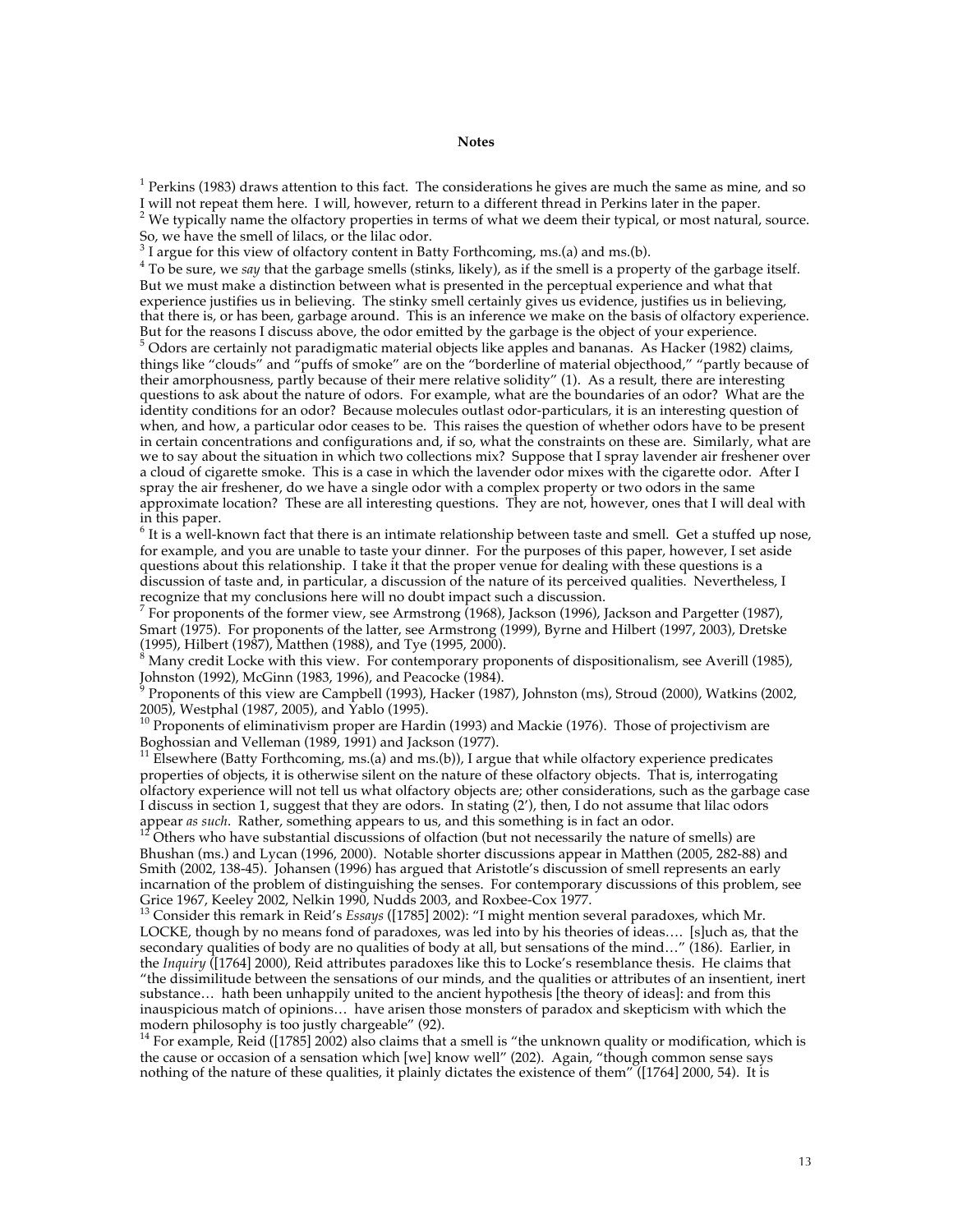consistent with what Reid says here that smells are whatever external properties play a certain role—that is, the role of causing distinctive sensations in us.

 $15$  As Cohen (2004) rightly points out, there are nondispositional relationalist views. For example, McGinn (1996) holds that colors are not identical with dispositions of objects but, rather, supervene on these dispositions. McGinn calls this the *supervenience dispositional theory*. This view, he tells us, avoids certain problems with dispositionalism (e.g., the worry that dispositionalism misrepresents the phenomenology of color experience or concerns about the appearance of "red" in "the disposition to look red") while retaining "the strong dependence of color on sensory response…, though not so directly as before" (545). Another relationalist account is *functionalism* about color. It is defended by Cohen (2003), Jackson (1996, 1998), Jackson and Pargetter (1987), and McLaughlin (2003). According to functionalists, colors are second-order properties—in particular, properties of having some other physical property that is disposed to cause a certain kind of experience in us. Finally, there is Thompson's (1995) *ecological view*. Thompson tells us that colors "correspond to surface spectral reflectance[s] as visually perceived by the animal" (245). The details of Thompson's view are not entirely clear. But, given that it is inspired by Gibson (1983), it is safe to say that he thinks that, in specifying the nature of color (red, e.g.), it is not enough to provide the microphysical details of the object perceived. One must also take into account the perceiver, the viewing conditions *and* what the perceived property means to the animal (e.g., ripe, edible, etc.). As Thompson tells us, "colours... are tied to affordances and effectivities: they indicate what the environment affords for the animal and what the animal can effect in its environment"  $(244)$ .

<sup>16</sup> In some cases, the configuration of the atoms is crucial. For example, carvone has the chemical formula  $C_{10}H_{14}O$ . It, however, has two isomers—"chemical anagrams" that have the same chemical formula and the same bonds between atoms, but in which the atoms are arranged differently. Each isomer smells differently. D-carvone smells of caraway while L-carvone smells of spearmint. What this shows is that, in some cases, small changes in molecular structure will lead to drastic changes in perceived smell.

 $17$  As Cohen (2004) notes, nonrelationalists need not be realists. Projectivism is a form of nonrelationalism. Given that we have rejected eliminativism in favor of realism, I do not include projectivism with the nonrelational views.

<sup>18</sup> This is well documented. In the philosophical literature, see Hardin 1993. For the scientific data see, e.g., Hurvich, Jameson, and Cohen 1968. For a recent philosophical discussion of shifted spectra, see Byrne and Hilbert 2007; Cohen, Hardin and McLaughlin 2006, 2007; Triplett 2007; and Tye 2006a, 2006b, 2007. This<br>recent discussion deals with both issues I will discuss here as well as some that I will not.

<sup>19</sup> I focus on a case of *interpersonal variation of apparent color because it has an analogue in the olfactory* case.

 $^{20}$  Here, I draw on the set up of the problem in Jackson and Pargetter 1987.

<sup>21</sup> Note that if Mary saw the chip as red, we wouldn't hesitate in proclaiming her experience a misperception (i.e., an illusion) and this question would not arise. Other than being a color itself, red isn't even remotely similar to the range of colored chips laid before her and Paul. It is the more subtle cases of variation that the relationalist's argument trades on.

 $22$  For the most part, dispositionalists have waged the argument from perceptual variation.

<sup>23</sup> I say "at least" in parentheses because, on the physicalist's picture, *both* Mary and Paul could be misperceiving the chip. When discussing physicalism I will, for the sake of simplicity, assume that one of them is successful and that the other misperceives.

<sup>24</sup> From here on, I will just use "phenol."

<sup>25</sup> Bennett's argument relies on our sharing his intuitions. But some might not and, thus, might be tempted to deny this crucial premise. In what follows, I will assume that this premise is intuitive and plausible.

<sup>26</sup> Androstenone was the first mammalian pheromone to be identified. It is an organic compound that occurs in high concentrations in the saliva of sexually mature male boars and in the sweat of humans.

 $\frac{27}{27}$  Isobutyraldehyde is a compound used as a chemical intermediate in the manufacturing of, among other things, solvents, plasticizers, flavor and fragrance chemicals, insecticides, hydraulic fluids, and lubricant  $\frac{1}{28}$  Also called eucalyptol, 1,8-cineole is a compound found in eucalyptus leaves, bay leaves, and other aromatic plant foliage. It is found in camphor-scented essential oils.<br><sup>29</sup> The olfactory analogue of illumination conditions is something like "atmospheric conditions." The

combination of different odorants in the air can affect *whether* an observer can detect a certain odorant or *how* that odorant is perceived to be—e.g., how intense of a smell an odorant is perceived to have. In each of the cases I cite above, results were gathered in highly controlled laboratory settings, in which the air inhaled was free of other "contaminant" odors.

 $30$  Hardin (1993) argues in this way for the case of color. Although he does not use perceptual variation as a central argument for his eliminativism, Hardin does argue that his view is better at explaining it than relationalism. In particular, see his chapter 2.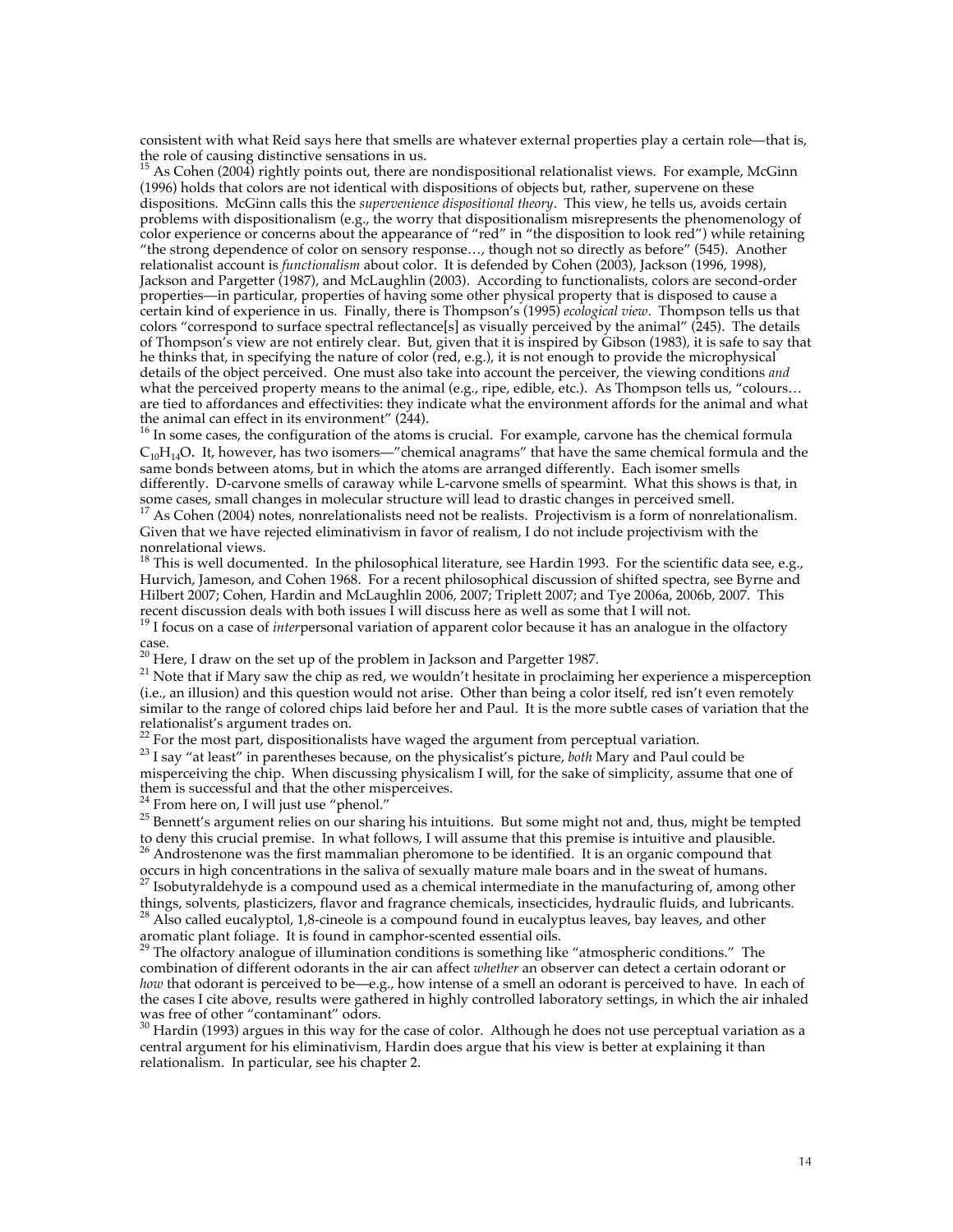<sup>31</sup> Byrne and Hilbert (2003) continue: "[Relationalism] makes color illusions very rare (just how rare will

depend on the details...). The near-infallibility of color vision is a result to be avoided, not embraced" (57).  $32$  This is not the only way for the nonrelationalist to respond to the shifted spectra version of the argu from perceptual variation. Color pluralism is consistent with both primitivism and physicalism. According to the color pluralist, both Paul and Mary are correct. This is because the chip is multiply colored; indeed, the chip is both "nonrelationally" unique green and "nonrelationally" bluish green. According to the color pluralist, the relationalist conflates the conditions for the perception of a color with the color itself. Kalderon 2007 contains an excellent discussion of this kind of response. See also Harman 2001. Note that this kind of response is implausible for Bennett's phenol case in which the taste of a substance varies between bitterness and no taste. A pluralist take on this would render the substance both bitter and tasteless.  $33$  Perhaps the best-known source of the distinction between perceiving an absence and the absence of

perceiving is Armstrong's (1987) discussion of the Headless Woman Illusion. Drawing attention to the magician's famous illusion, Armstrong highlights how the failure to perceive the head of the woman gives the false impression of perceiving the absence of her head. (I take it that, by "impression," Armstrong means belief.) Similarly, Armstrong argues, the failure to perceive the disjunctivity of a property might give rise to the false impression of the perception of the absence of disjunctivity. In addition to Armstrong's well-known discussion, Martin (1992) and Nudds (2001) make use of this distinction for touch and audition respectively.<br><sup>34</sup> In a phenomenon known as inattentional blindness, subjects fail to notice the appearance of an object in a

visual scene. Perhaps one of the most striking, and comical, examples of inattentional blindness is Simons and Chabris's "gorilla experiment" (1999). Subjects are asked to observe two teams of people tossing a basketball and to count the passes between members of one of the teams. Simons and Chabris report that 50 percent of subjects failed to notice a woman dressed in a gorilla suit walking through the scene. What's even more remarkable about this is that she remains on camera for 9 seconds, stopping in the middle of the group to face the camera and thump her chest. The video is available for individual viewing at http://viscog.beckman.illinois.edu/flashmovie/15.php. In another closely related phenomenon known as change blindness, subjects fail to notice that an object has radically changed or disappeared. See, e.g., Levin

 $35$  In stating that perceiving an absence must make a positive contribution to the phenomenology of olfactory experience, I wish to remain neutral on whether olfactory experience is analytic or synthetic (or both). If we had an analytic sense of smell, we would be capable of distinguishing the individual properties of the presented olfactory object. If we had a synthetic one, the various properties of the presented olfactory object would form an irreducible experience, one in which the relevant properties of the stimulus are not so distinguishable. On either view of the nature of olfactory experience, properties make a contribution to the phenomenology. In line with my remaining neutral on the analytic/synthetic question, I impose no requirement on a successful relationalist response that this contribution be analytic or synthetic.

Still, I will note that most researchers hold that olfactory experience is largely synthetic. Much of what we encounter with our noses are chemical mixtures. For example, although chocolate and lavender are experienced as irreducible olfactory objects, they are both composed of a variety of volatile molecules. Each type of molecule bears properties to which the olfactory receptors are sensitive. (It is controversial just what these properties are.) As we know, sniffing the lavender provides us with a unique kind of olfactory experience but not one where we can discriminate the individual component molecules. The same goes with chocolate. But most strikingly, when single chemical odorants that are identifiable in isolation are combined with other such odorants to form complex mixtures, subjects are able to identify two odorants on 12 percent of occasions, three on 5 percent of occasions, four on 3 percent of occasions, and five on none (Laing and Francis 1989). Many researchers have concluded that these results support the view that olfactory experience is largely synthetic.

 $36$  See, e.g., Amoore 1975. The better-known specific anosmias are those to androstenone, isobutyraldehyde, 1,8-cineole, 1-pyrroline, pentadecalactone, L-carvone, trimethylamine, and isovaleric acid. See also Wysocki and Bartoshuk 1991.

The olfactory detection threshold is the lowest concentration of an odorant required for detection against an odorless background. The fact that these thresholds vary in perceivers should not surprise the person on the street. We happily acknowledge our olfactory system's limitations when compared to the capabilities of other animals. Dogs, for example, can achieve olfactory feats that we cannot. Empirical research has uncovered that the average dog has 220 million olfactory receptors compared to our 5 million. As a result, dogs are able to detect odorants at extremely low concentrations. For us, such a concentration would be undetectable. Dogs themselves differ with respect to their olfactory acuity. Why not us as well?

<sup>38</sup> Here I try to describe Nellie's perceptual situation as neutrally as possible—and this seems to be the best way to do so. Had I said that Nellie is *unable to smell* anything, I would beg the question in favor of the view that Nellie receives deficient information about the smell of things. That is, I would beg the question in favor of nonrelationalism. Had I said that Nellie *smells nothing*, I would beg the question in favor of the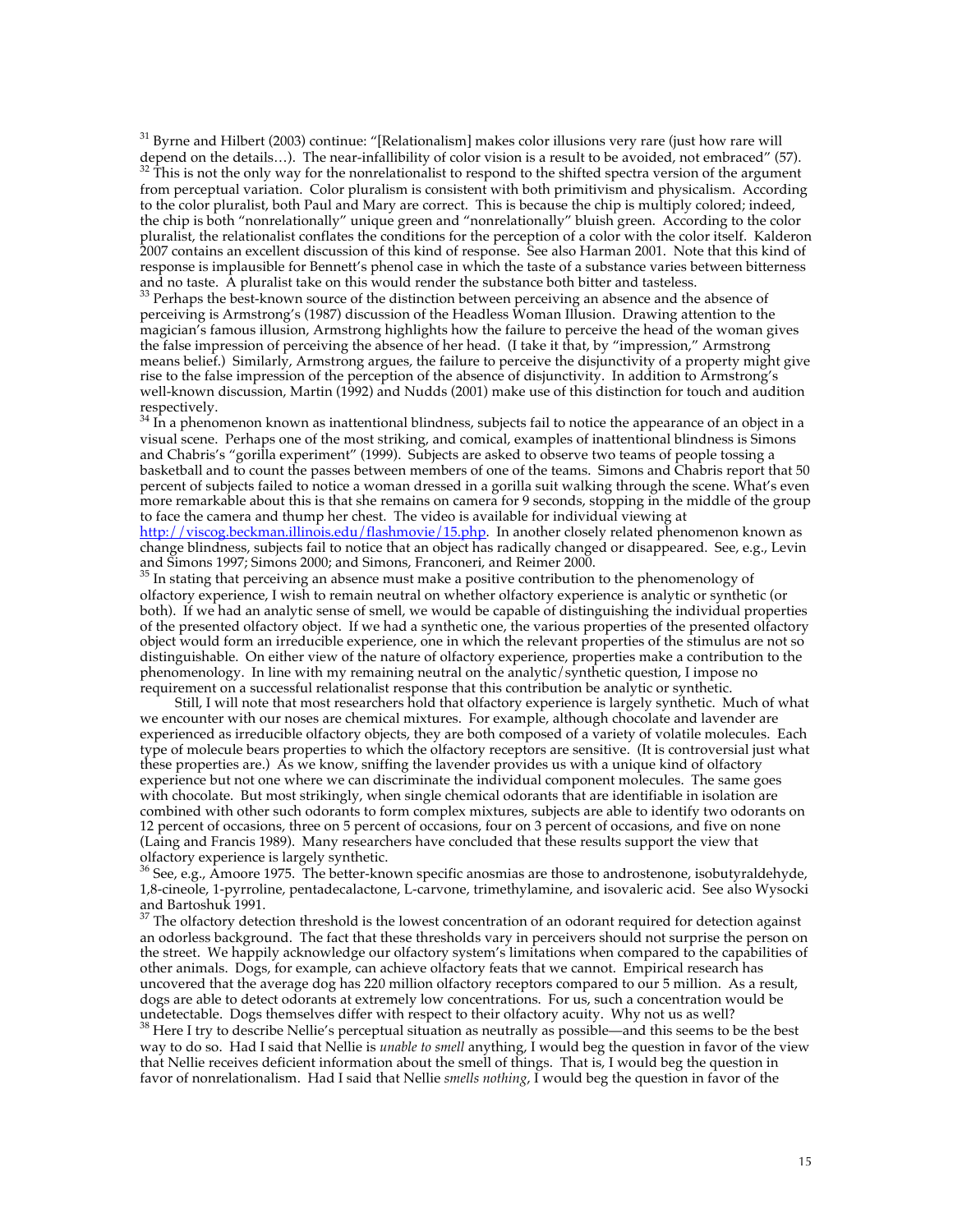view that Nellie perceives the absence of a property. That is, I would beg the question in favor of relationalism. And, as I stated earlier, saying that androstenone has no smell to Nellie is too suggestive of either of these two situations.

<sup>39</sup> See Dalton and Wysocki 1996. To those that can detect it, citralva has a powerful lemony smell and isoborneol has a musty, camphoraceous one.

<sup>40</sup> For one study of the psychological effects of smell loss, see Van Toller 1999.

<sup>41</sup> There is a growing online dialogue between those who have lost, or who have never had, a sense of smell. You can find their personal accounts posted on various web discussion boards. See, e.g.,

http://health.groups.yahoo.com/group/anosmia/ and

<u>http://health.groups.yahoo.com/group/dysosmia/</u>.<br><sup>42</sup> See, e.g., Cowart et al. 1997 and Lawless 1997.

<sup>43</sup> I recognize that the nonrelationalist would have to find some motivated way of deciding between differing populations—e.g., some physiologically realized olfactory disorder on the part of those who are mistaken. Given that this case of perceptual variation represents a mere possibility, and not a pressing issue for the nonrelationalist, I set this issue aside.

<sup>44</sup> Clark 1993 has a condensed discussion of the various systems that have been proposed. For a more thorough discussion, see Harper, Bate-Smith, and Lad 1968.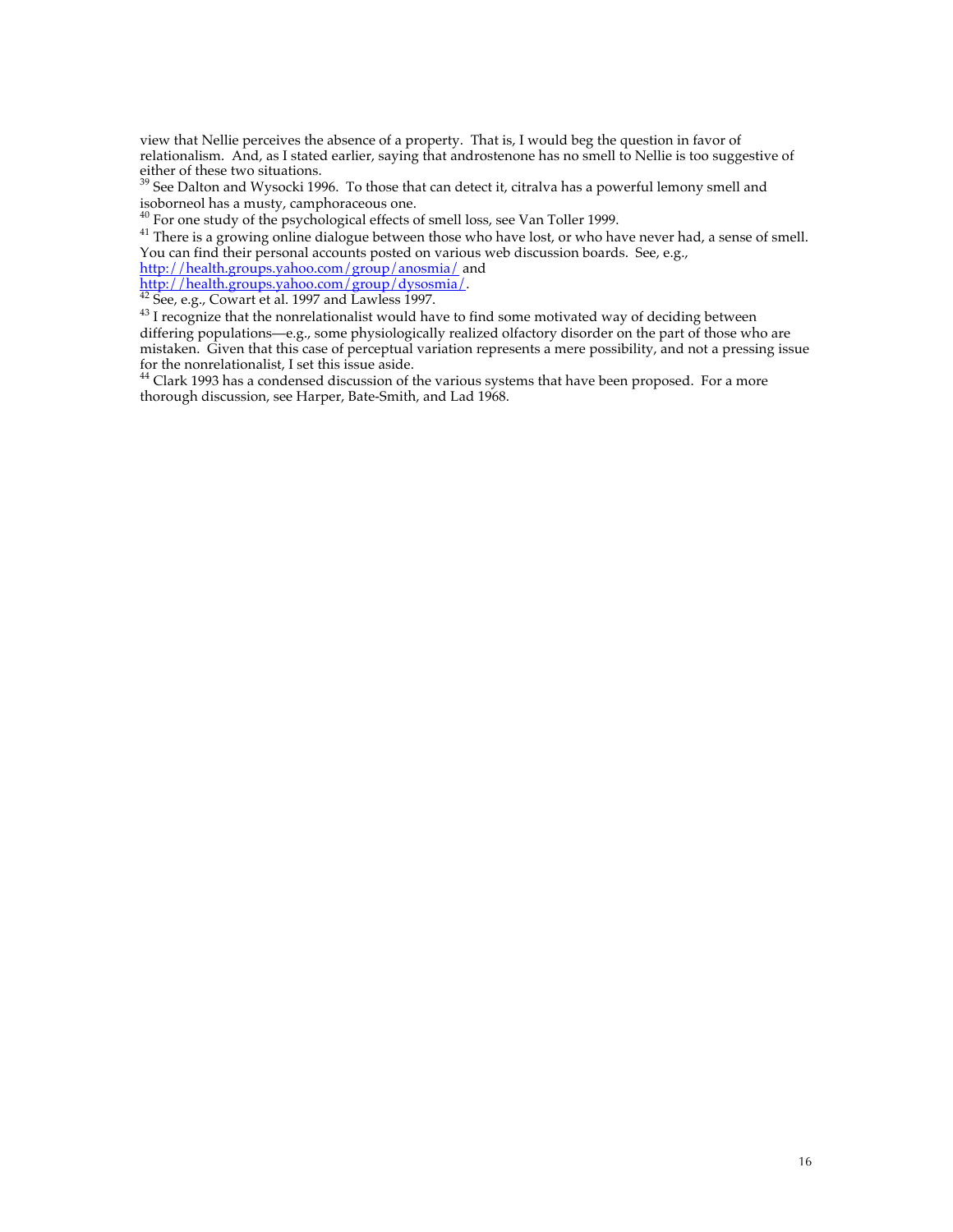### **Works Cited**

Ackerman, Dianne. 1990. *A natural history of the senses*. New York: Vintage Books.

Amoore, J. E. 1970. *Molecular basis of odor*. Springfield, IL: Charles C. Thomas.

. 1971. Olfactory genetics and anosmia. In *Handbook of sensory physiology*, ed. L. M. Butler, 234-256. Berlin: Springer-Verlag.

. 1975. Four primary odor qualities in man: experimental evidence and possible significance. In *Olfaction and taste V*. New York: Academic Press.

. 1977. Specific anosmia and the concept of primary odors. *Chemical Senses and Flavour* 2: 267-281.

Armstrong, D. M. 1968. *A materialist theory of the mind*. New York: Routledge.

. 1987. Smart and the secondary qualities. In *Metaphysics and morality: Essays in honour of J. J. C. Smart*, ed. P. Pettit, R. Sylvan and J. Norman, 1-15. Oxford: Blackwell.

. 1999. *The mind-body problem: An opinionated introduction*. Boulder, CO: Westview Press.

Averill, Edward Wilson. 1985. Colour and the anthropocentric problem. *Journal of philosophy* 82:281-304.

Batty, Clare. Forthcoming. Scents and sensibilia. *American Philosophical Quarterly*.

. ms.(a) A representational account of olfactory experience.

... ms.(b) What the nose doesn't know: Non-veridicality and olfactory experience.

Bennett, Jonathan. 1968. Substance, reality, and Primary Qualities. In *Locke and Berkeley: A collection of critical essays*, ed. C. B Martin and D. M. Armstrong, 86-124. New York: Anchor Books.

Bhushan, Nalini. ms. In search of a genuine smell illusion. Unpublished manuscript, Smith College.

Boghossian, Paul A. and J. David Velleman. 1989. Colour as a secondary quality. *Mind* 98:81-103.

. 1991. Physicalist theories of color. *Philosophical Review* 100:67-106.

Byrne, Alex and David R. Hilbert. 1997. Colors and reflectances. In *The Philosophy of color*, Vol 1. of *Readings on color*, ed. Alex Byrne and David R. Hilbert, 263-288. Cambridge, MA: MIT Press.

. 2003. Color realism and color science. *Behavioral and Brain Sciences* 26:3-64.

. 2007. Truest blue. *Analysis* 67:87-92.

Campbell, John. 1993. A simple view of colour. In *Reality, representation and projection*, ed. John Haldane and Crispin Wright, 257-269. Oxford: Oxford University Press.

Clark, Austen. 1993. *Sensory qualities*. Oxford: Oxford University Press.

Cohen, Jonathan. 2003. Color: A functionalist proposal. *Philosophical Studies* 113:1-42.

. 2004. Color properties and color ascriptions: A relationalist manifesto. *The Philosophical Review* 113:451-506.

Cohen, Jonathan, C. L. Hardin, and Brian P. McLaughlin. 2006. True colors. *Analysis* 66:335-340.

. 2007. The truth about 'The truth about true blue'. *Analysis* 67:162-166.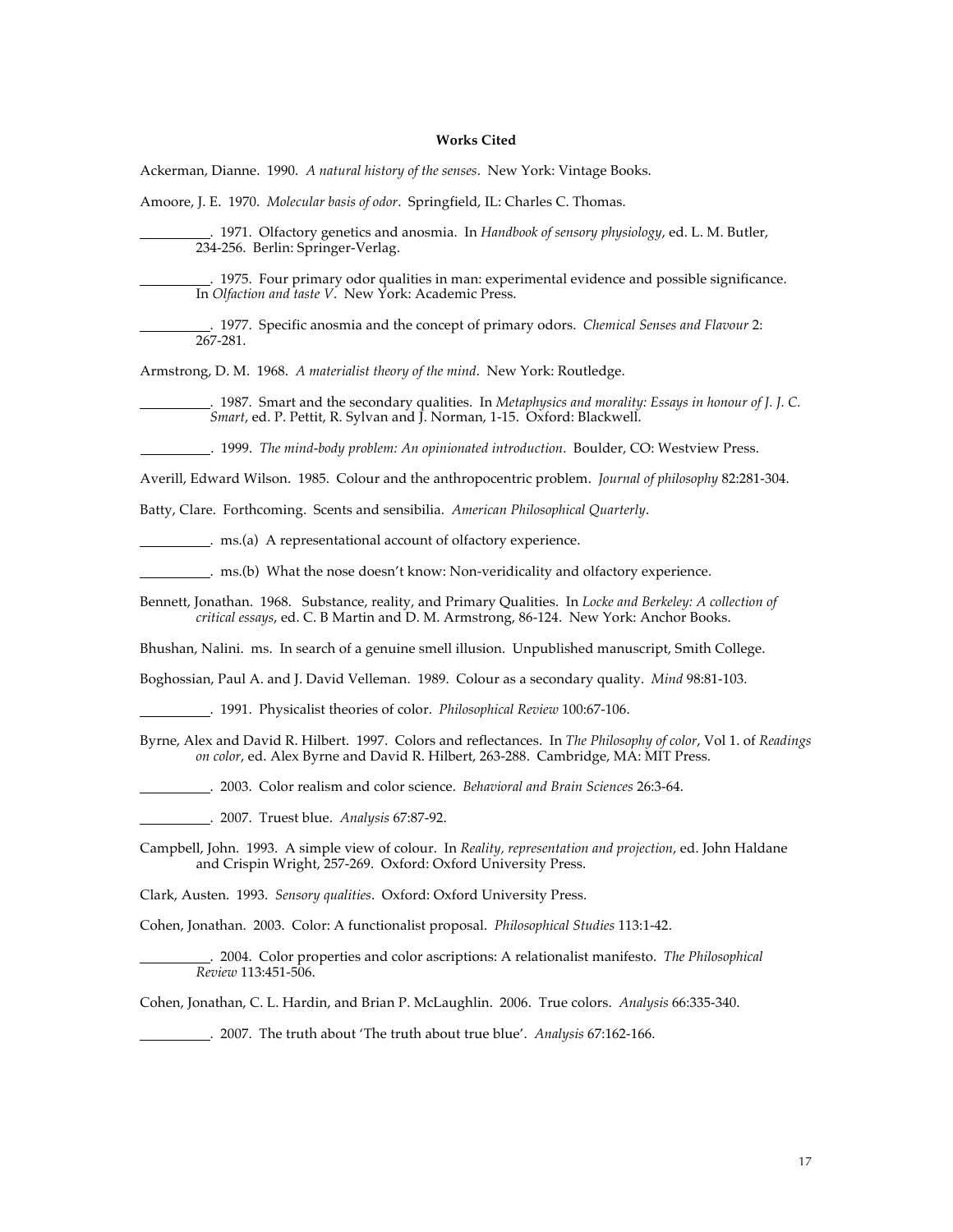- Cowart, Beverly J., I. M. Young, Roy S. Feldman and Louis D. Lowry. 1997. Clinical disorders of smell and taste. In *Tasting and smelling*, ed. Gary K. Beauchamp and Linda Bartoshuk, 175-198. San Diego: Academic Press.
- Crocker, E. C. and L. F. Henderson. 1927. Analysis and classification of odors. *American Perfumer Essential Oil Review* 22:325-327.
- Dalton, P. and C. J. Wysocki. 1996. The nature and duration of adaptation following long-term odor exposure. *Perceptual Psychophysics* 58:781-792.
- Dretske, Fred. 1995. *Naturalizing the world*. Cambridge, MA: The MIT Press.
- Gibson, James J. 1983. *The senses considered as perceptual systems*. Westport, CT: Greenwood Press.
- Grice, Paul. 1967. Some Remarks on the Senses. In *Studies in the way of words*, 248-268. Cambridge, MA: Harvard University Press.
- Hacker, P. M. S. 1982. Events and objects in space and time. *Mind* 91:1-19.

. 1987. *Appearance and reality*. Oxford: Blackwell.

Hardin, C. L. 1993. *Color for philosophers: Unweaving the rainbow*. Indianapolis: Hackett Publishing.

- Harper, R., E. C. Bate-Smith and D. G. Lad. 1968. *Odour description and odour classification*: *A multidisciplinary examination*. London: Churchill.
- Harman, Gilbert. 2001. Rational insight versus general foundations. *Philosophy and Phenomenological Research* 63:657-663.
- Henning, H. 1916. *Der geruch*. Leipzig, Germany: Barth.
- Hilbert, David R. 1987. *Color and color perception: A study in anthropocentric realism*. Stanford: CSLI.
- Hurvich, L. M., D. Jameson and J. D. Cohen. 1968. The experimental determination of unique green in the spectrum. *Perceptual Psychophysics* 4:63-68.

Jackson, Frank. 1977. *Perception: A representative theory*. Cambridge: Cambridge University Press.

- . 1996. The primary quality view of color. *Philosophical Perspectives* 10:199-219.
- . 1998. *From metaphysics to ethics: A defense of conceptual analysis*. Oxford: Oxford University Press.
- Jackson, Frank and Robert Pargetter. 1987. An objectivist's guide to subjectivism about colour. *Revue Internationale de Philosophie* 41:127-141.
- Johansen, T. K. 1996. Aristotle on the sense of smell. *Phronesis* 41:1-19.

Johnston, Mark. 1992. How to speak of the colors. *Philosophical Studies* 68:221-263.

. ms. *The Manifest*. Unpublished manuscript, Princeton University, Princeton, NJ. Kalderon, Mark. 2007. Color pluralism. *Philosophical Review* 116:563-601.

Keeley, B. L. 2002. Making sense of the senses. *Journal of Philosophy* 99:1-24.

- Laing D. G. and G. W. Francis. 1989. The capacity of humans to identify odors in mixtures. *Physiology and Behavior* 46:809–814.
- Lawless, Harry T. 1997. Olfactory psychophysics. In *Tasting and smelling*, ed. Gary K. Beauchamp and Linda Bartoshuk, 125-174. San Diego: Academic Press.

Levin, D. T. & D. J. Simons. 1997. Change blindness. *Trends in Cognitive Sciences* 1:261-267.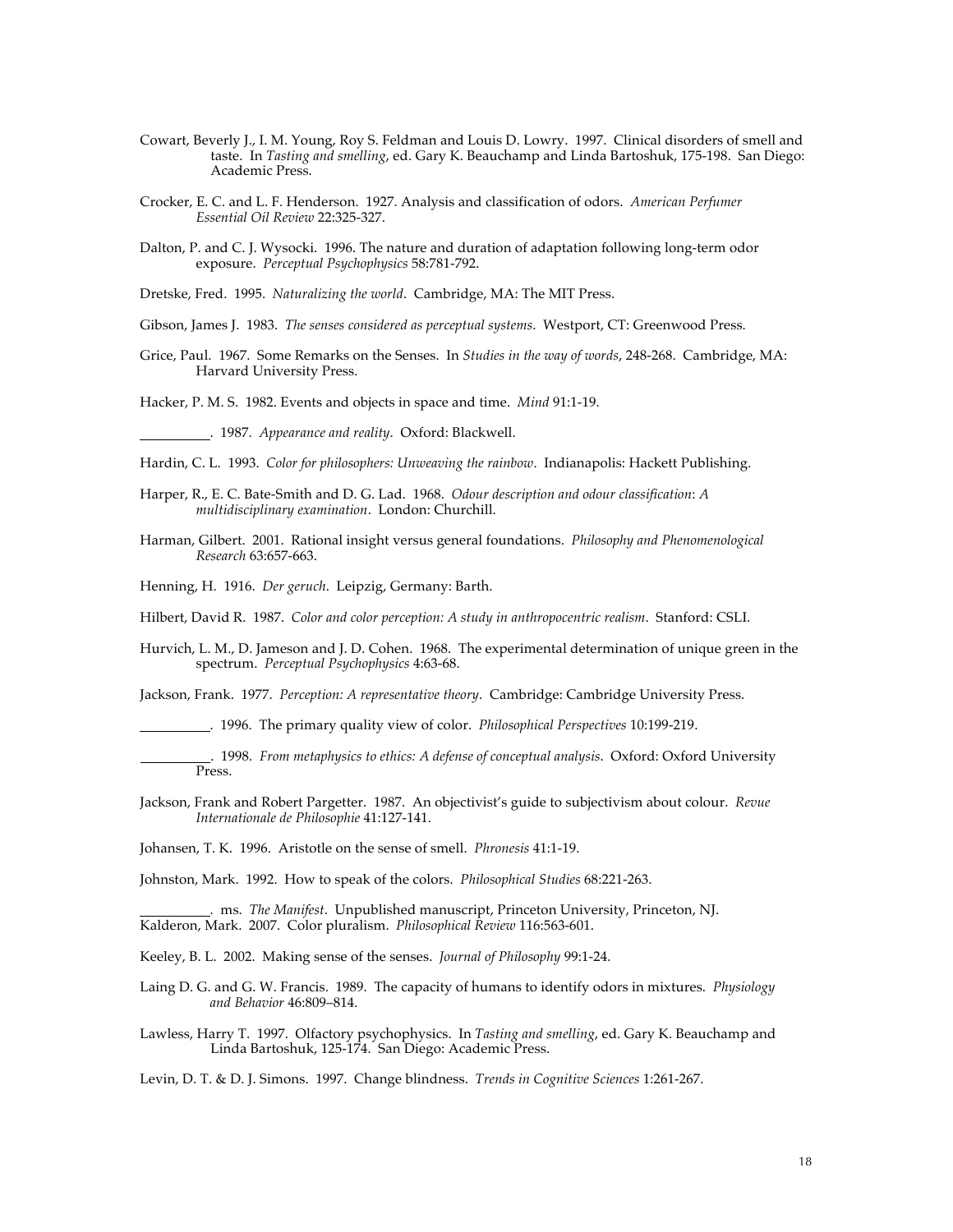Lycan, William. 1996. *Consciousness and experience*. Cambridge, MA: MIT Press.

. 2000. The slighting of smell. In *Of minds and molecules: New philosophical perspectives on chemistry*, ed. Nalini Bhushan and Stuart Rosenfeld, 273-290. Oxford: Oxford University Press.

Mackie, J. L. 1976. *Problems from Locke*. Oxford: Oxford University Press.

Martin, M. G. F. 1992. Sight and touch. In *The contents of experience: Essays on perception*, ed. Tim Crane, 196-215. Cambridge: Cambridge University Press.

Matthen, Mohan. 1988. Biological functions and perceptual content. *Journal of Philosophy* 85:5-27.

.2005. *Seeing, doing & knowing: A philosophical theory of sense perception*. Oxford: Oxford University Press.

McGinn, Colin. 1983. *The subjective view: Secondary qualities and indexical thoughts*. Oxford: Oxford University Press.

. 1996. Another look at color. *The Journal of Philosophy* 93:537-553.

McLaughlin, Brian. 2003. The place of color in nature. In *Colour perception: Mind and the physical world*, ed. R. Mausfeld and D. Heyer, 475-505. Oxford: Oxford University Press.

Nelkin, Norton. 1990. Categorising the senses. *Mind and Language* 5:149-165.

Nudds, Matthew. 2001. Experiencing the production of sounds. *European Journal of Philosophy* 9:210-229.

. 2003. The significance of the senses. *Proceedings of the Aristotelian Society* 104:31-51.

Peacocke, Christopher. 1984. Colour concepts and colour experience. *Synthese* 58:365-382.

Perkins, Moreland. 1983. *Sensing the world*. Indianapolis: Hackett Publishing.

Reid, Thomas. [1764] 2000. *An inquiry into the human mind and the principles of common sense*. Ed. Derek R. Brookes. University Park, PA: Penn State Press.

. [1785] 2002. *Essays on the intellectual powers of man*. Ed. Derek R. Brookes. University Park, PA: Penn State Press.

Roxbee-Cox, J. W. 1977. Distinguishing the senses. *Mind* 79:530-550.

- Sacks, Oliver. 1985. *The man who mistook his wife for a hat & other clinical tales*. New York: Harper Collins.
- Simons, D. J. 2000. Current approaches to change blindness. *Visual Cognition* 7:1-15.
- Simons, D. J. & C. F. Chabris. 1999. Gorillas in our midst: Sustained inattentional blindness for dynamic events. *Perception* 28:1059-1074.
- Simons, D. J., Franconeri, S. L., & Reimer, R. L. 2000. Change blindness in the absence of a visual disruption. *Perception* 29:1143-1154.
- Smart, J. J. C. 1975. On some criticisms of a physicalist theory of colors. In *Philosophical aspects of the mindbody problem*, ed. Chung-ying Cheng, 54-63. Honolulu: University of Hawaii Press.
- Smith, A. D. 2002. *The problem of perception*. Cambridge, MA: Harvard University Press.
- Stroud, Barry. 2000. *The quest for reality: Subjectivism and the metaphysics of colour*. Oxford: Oxford University Press.